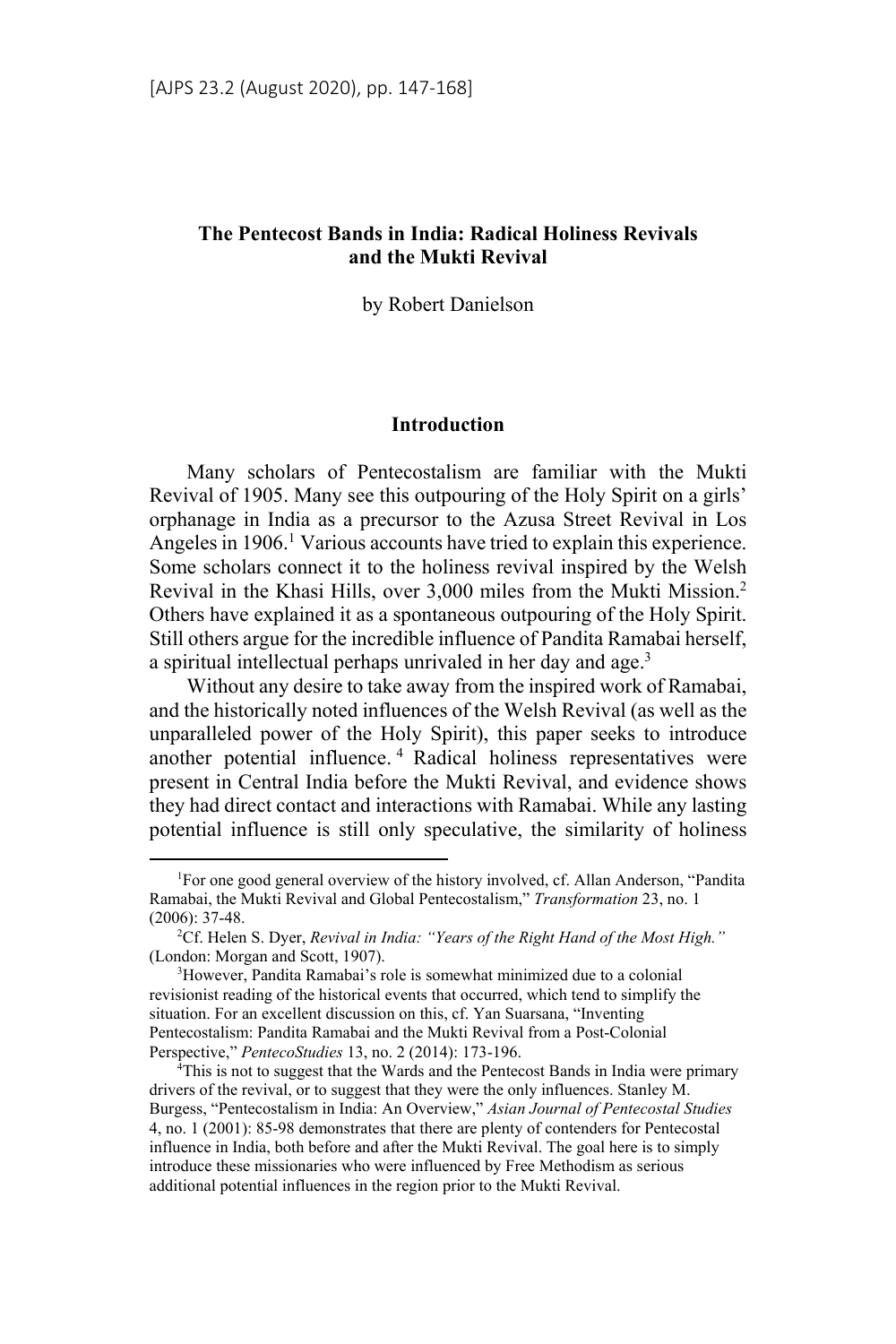accounts of revivals among orphans from the same 1897 famine (which prompted both Ramabai and these radical holiness missionaries to create and run orphanages) should not be overlooked, especially since they are in close geographical proximity to each other.

This paper focuses primarily on the documented work of the Pentecost Bands in India. This group was initially a part of the Free Methodist Church, but had become independent by the time they arrived in India. However, their leader, Rev. Frank C. Hotle joined forces with Free Methodist missionaries Ernest and Phebe Ward to promote holiness through the Harvest Home Camp Meetings in India. They also functioned through their social work in caring for and educating orphans. This paper will conclude with some considerations about the relationship between the Pentecost Bands in India, the Wards, and the Mukti Mission.

#### **The Pentecost Bands: An Overview**

The Pentecost Bands were an evangelistic movement that emerged out of the Free Methodist Church. Their dynamic founder, Vivian Dake,  $(1854-1892)$  was their chief leader.<sup>5</sup> B. T. Roberts founded the Free Methodist Church in 1860, which saw itself as part of the larger Holiness Movement. As Howard Snyder pointed out, the Free Methodist Church in part defined itself as a "radical" holiness group, "though maintaining some irenic contact with the broader Holiness Movement, its leaders and writers often warned against too low a standard of holiness: an experience that did not go deep enough, was not sufficiently worlddenying, and compromised particularly with the amusements and ostentations of the age."6

Vivian Dake was a young Free Methodist minister and conference evangelist for the Michigan Conference of the Free Methodist Church. He began to organize young people into bands in 1885 to assist in his evangelistic work.<sup>7</sup> B.T. Roberts encouraged Dake writing, "Organize your bands. Push out. Be as aggressive as the Salvation Army, but more holy, more serious and have no nonsense about it."<sup>8</sup> These bands typically were self-supporting, evangelistic groups of four people,

l

<sup>5</sup> To read more on the Pentecost Bands in general cf. Howard A. Snyder, "Radical Holiness Evangelism: Vivian Dake and the Pentecost Bands," in *The Radical Holiness Movement in the Christian Tradition: A Festschrift for Larry D. Smith*, edited by William Kostlevy and Wallace Thornton, Jr., 69-84. Lexington, KY: Emeth Press, 2016.

Snyder, 70.

<sup>7</sup> For more on the life of Vivian Dake cf. Ida Dake Parsons, *Kindling Watch-Fires: Being a Brief Sketch of the Life of Rev. Vivian A. Dake* (Chicago: IL: Free Methodist Publishing House, 1915) and Thomas H. Nelson, *Life and Labours of Rev. Vivian A. Dake, Organizer and Leader of Pentecost Bands*, (Chicago, IL: T.B. Arnold, 1894). 8

Snyder, 72.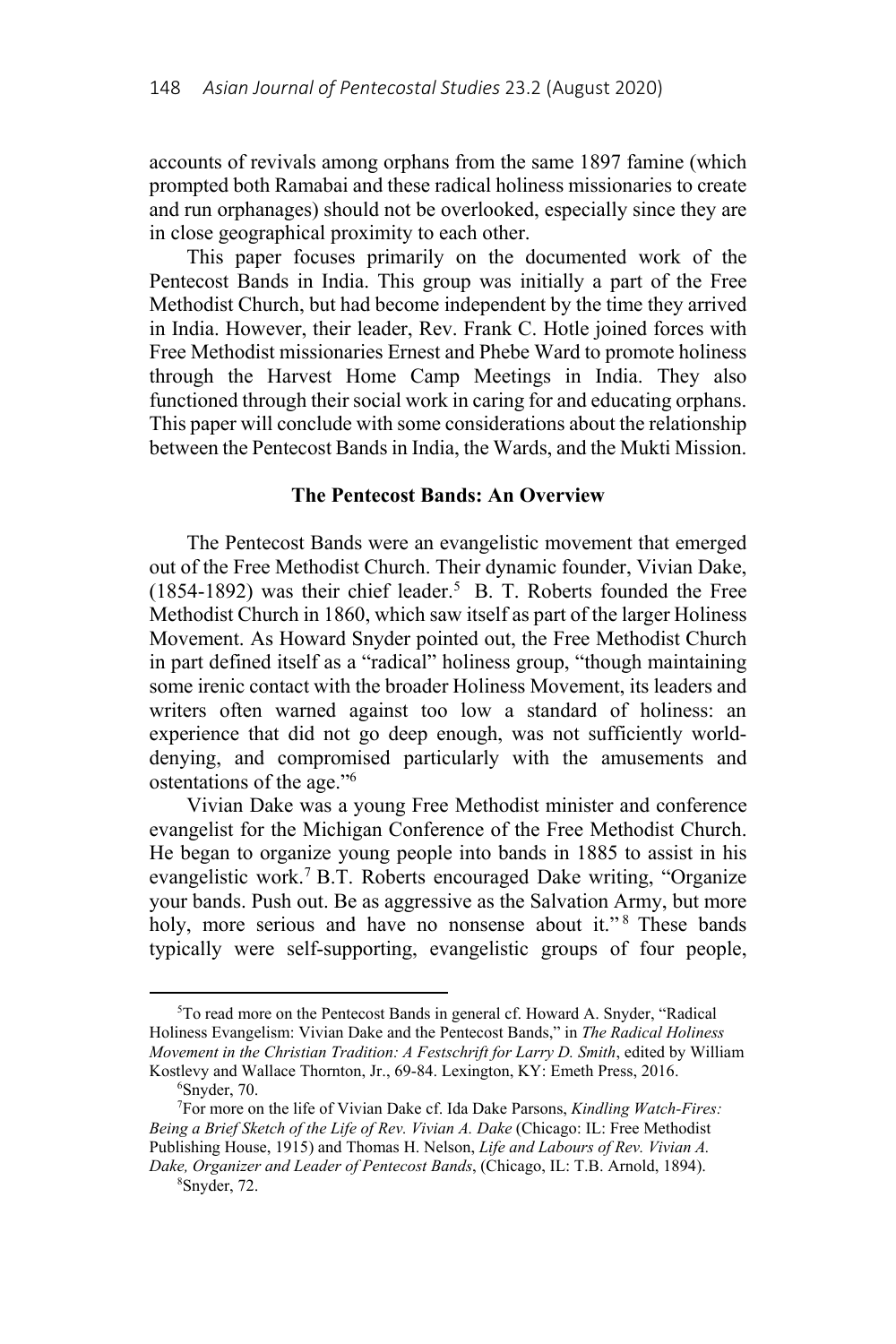including a leader and an assistant leader. They would travel around, preach evangelistically, and engage in visitation and tract distribution. Their goal was to win souls, start revivals, and they hoped to leave a small church plant behind them when they left.

Dake's early death on a trip to Africa in 1892 precipitated a crisis in the Pentecost Bands. Their zealous enthusiasm and organizational autonomy did not suit denominational leaders of the Free Methodist Church so, in 1895, the Pentecost Bands under leader, Thomas Nelson, withdrew from the Free Methodist Church and became an independent entity. They developed their own publication, *The Pentecost Herald* to promote their work. The Pentecost Bands reached their peak about 1906 with 487 congregations, and they ultimately merged with the Wesleyan Methodist church in 1958. In an earlier version of his article (already mentioned), Snyder noted the following:

It does not appear any significant number of Band workers ended up in the later Pentecostal Movement. Despite the use of the term "Pentecost," the Pentecost Bands seem to have been more christologically than pneumatologically focused. Their emphasis on radical commitment and crucifixion seem to have made them resistant to Pentecostal appeals despite some obvious affinities, particularly in demonstrative worship styles.<sup>9</sup>

## **The Pentecost Bands Arrive in India**

While the first Pentecost Band of India technically arrived on November 28, 1897, there had been representatives of the Pentecost Bands in India for much longer. In the first issue of *The Pentecost Herald* from April 1894, there were three bands listed in "Tradeo, Bombay, India." These included: Band no. 12 with Ernest F. Ward as leader and Watson L. Huber as Assistant Leader, Band no. 13 with Laura Douglas as Leader (and Division Leader) and Emma Appling as Assistant Leader, and Band no. 23 with Phebe E. Ward as Leader and Bessie Sherman as Assistant Leader $10$ 

<sup>&</sup>lt;sup>9</sup>This quote did not make it into the published form of Snyder's "Radical Holiness Evangelism," but was part of a copy sent to the author by Dr. Snyder. It was originally part of his discussion on page 79 of the diffusion of the Pentecost Bands. In an email with the author, Dr. Snyder indicated that this was a paper initially presented at a Wesleyan Holiness Studies Project consultation in the 1990s. I am using the quote because it so clearly states the distinctions between the Pentecost Bands and the later Pentecostal Movement itself. 10*The Pentecost Herald* (Uniontown, PA) 1, no. 1, (April 1894), 4.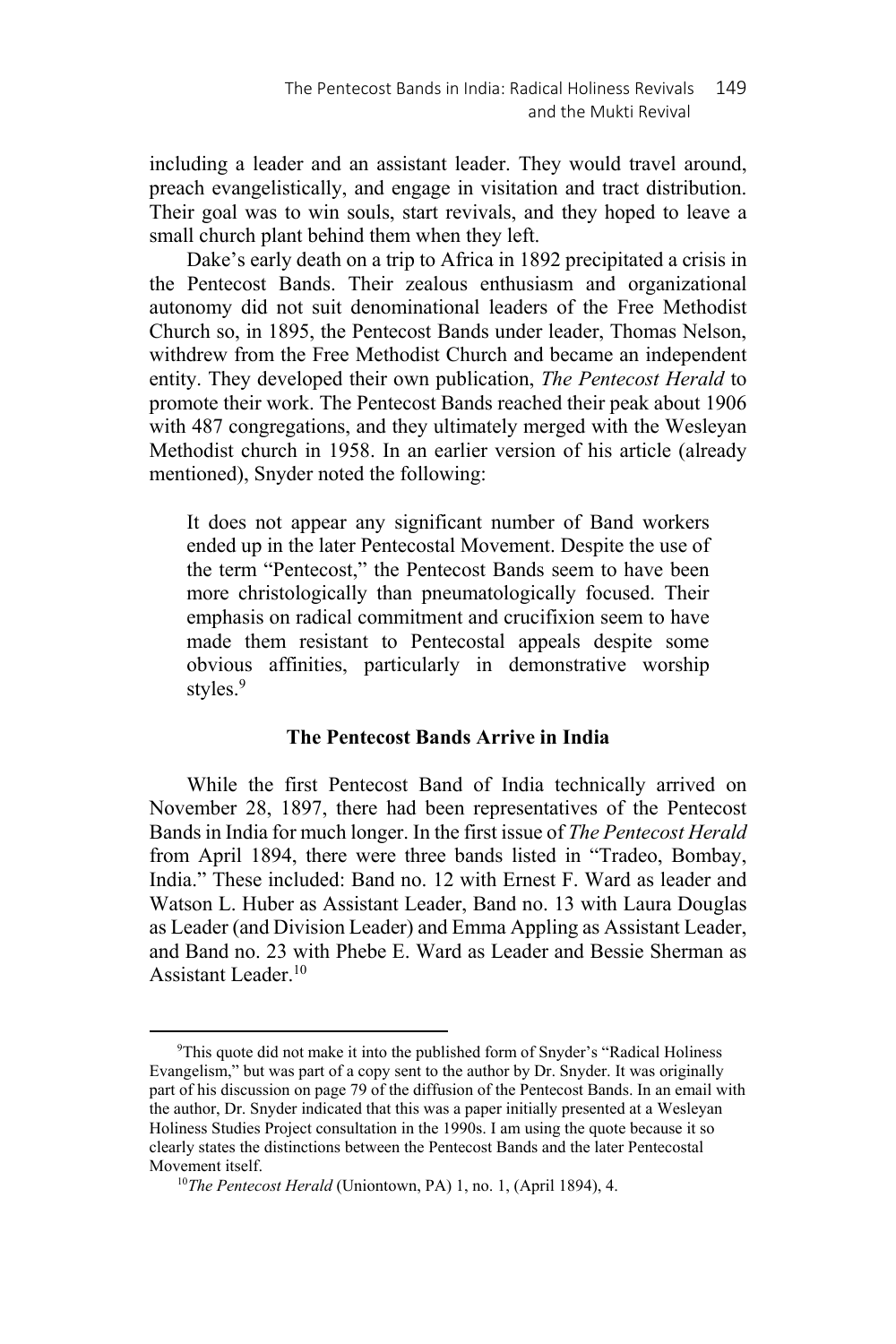Ernest and Phebe Ward had left the United States for India in November 1880. Ernest had joined the Free Methodist Church one year earlier because of their holiness teachings. In a whirlwind of activity in October 1880, Ernest married Phebe, became both a deacon and an elder of the Free Methodist Church in a conference in Freeport, Illinois, and announced that he was going to India as a missionary. At the time, the Free Methodist Church did not have an active mission program, so Ernest and Phebe left as self-supporting missionaries using money Phebe had saved as a teacher. On January 16, 1881 the Wards arrived in Bombay (Mumbai). They worked as evangelists preaching in the bazaars in Ellichpur (Achalpur) and Burhanpur until their first furlough back to the U.S. in 1892. On their return to India, they took up their evangelistic tasks in Raj Nandgaon. It is unclear when they joined the Pentecost Bands, but it was most likely on their return to the U.S. in 1892 (before the 1895 split from the Free Methodist Church).<sup>11</sup> Ernest Ward described the location in a letter to Thomas Nelson, which was published in *The Pentecost Herald:* 

I want to give you a little idea of our field; Raj Nandgaon our headquarters, is just 666 miles from Bombay by rail on the direct line to Calcutta, (It will not be difficult to remember that number.) It is 618 miles from the latter place, so that it lies near the centre of the peninsula. Our nearest missionary neighbors are forty-two miles east and 107 miles west, respectively.

This mission field naturally includes a territory having a population of half a million souls the greater part of whom have never heard the gospel. The Rajah or Chief of Nandgaon has been quite friendly to us so far, and has given us a fine building spot within a stone's throw of the station and near the bazaar. We have fenced it in (one and a half acres nearly) and are asking the Lord for the funds to build a house thereon. This is a very interesting field for mission work. Within a radius of five miles are over forty villages. The village people are simple hearted and ready to listen to the truth. They are not so much under the control of the priests as in many parts of India. It is very

<sup>&</sup>lt;sup>11</sup>In her account of the life of Ernest and Phebe Ward, their daughter Ethel noted that as the Wards were waiting in Bombay to leave for their furlough in 1892, they met Miss Douglas and Miss Sherman, who had just arrived in India as representatives from the Pentecost Bands. Together they held some meetings in a tent and formed the first Free Methodist society in India before they left. But it does not indicate if they joined the Pentecost Bands at this time or later. Ethel Ellen Ward, *Ordered Steps, or the Wards of India*, (Winona Lake, IN: Light and Life Press, 1951), 69.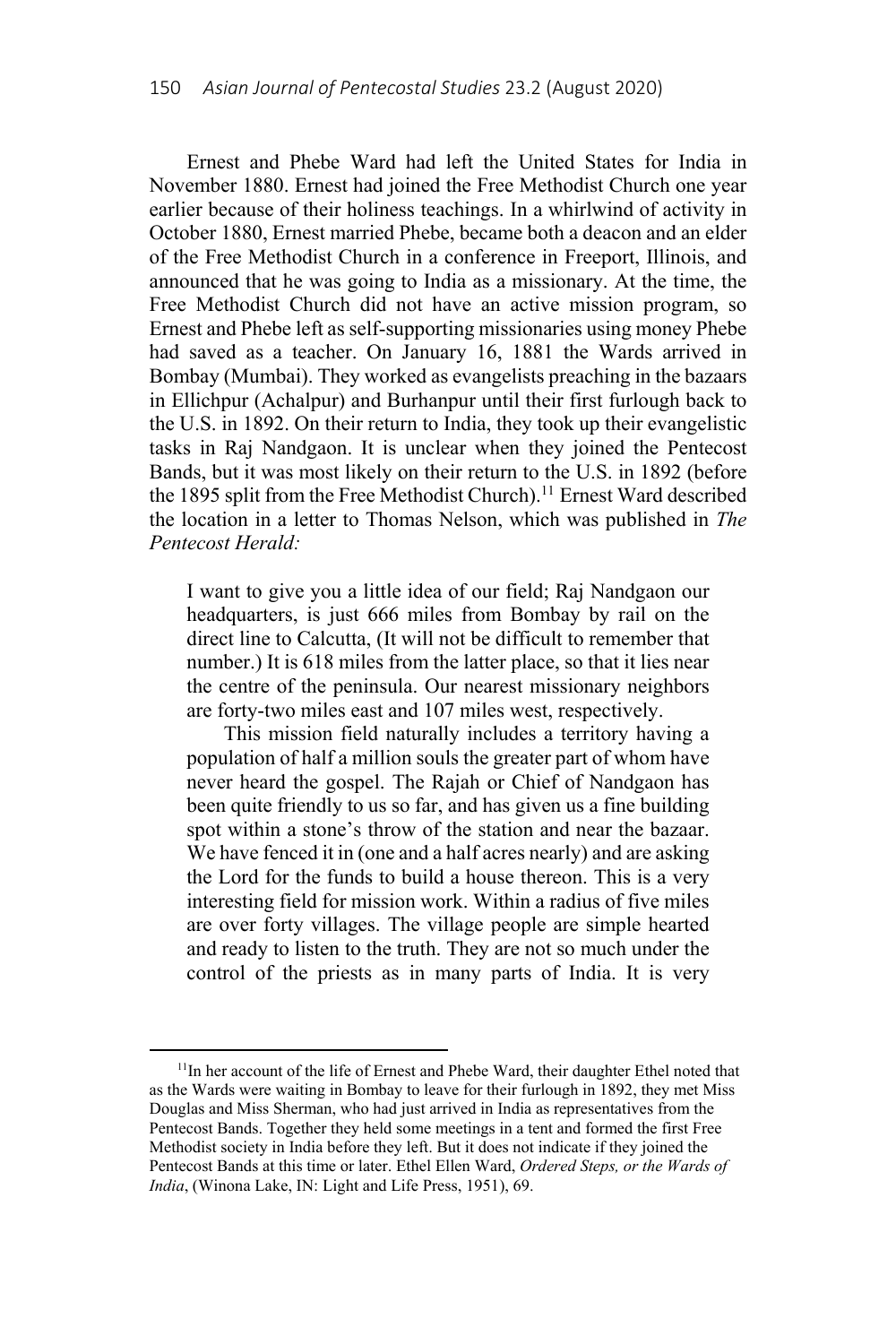gratifying to see them drink in the truth so far as they understand at our open air meetings. $12$ 

The very next month after this letter appeared in *The Pentecost Herald*, another interesting notice appeared. This was a notice from Frank C. Hotle noting that he had felt called to the mission field in India. He also noted some of his background. He was sanctified in the Pentecost Band meetings at Mt. Pleasant, Iowa about three years previously (about 1891) while attending a Methodist Episcopal college (most likely Iowa Wesleyan University) where he was studying for the ministry. In his personal memoirs, Hotle noted he experienced conversion at seventeen and felt a desire to preach, so he entered a Methodist college, where he encountered a "band of bright, fire-baptized young ladies" who he initially thought were from the Salvation Army, and they convinced him of the need for sanctification in the Holiness Movement's understanding of the concept. 13 He noted that he "entered Band work at once." <sup>14</sup> Apparently there were early discussions about settling the Hotle family with the Wards in Raj Nandgaon in 1895 or 1896, although this did not happen until later.<sup>15</sup>

Frank Cylvester Hotle (Feb. 11, 1870 – Dec. 19, 1945) was born in Talleyrand, Iowa, the son of Henry Hotle and Mary Ann Shockley. Like Ernest Ward, he set out to do things quickly. Just about a month after announcing his plans to go to India in *The Pentecost Herald*, he married Delphina (Della) Turner on September 5, 1895 in Page, Iowa. The couple set off raising funds and speaking, and in between all this work managed to have a daughter, Elsie Mae (Eliza) on July 28, 1897.

At this same time, the Wards' approach to mission work in India took a drastic turn. Throughout 1897 growing reports of a massive famine in Central India began to emerge. In *The Pentecost Herald*, Frank and Della Hotle expressed concern about the famine in March of 1897.16 A letter followed this from Phebe Ward about the famine,  $17$  and growing reports continued until the famine news took over the front page of *The* 

<sup>12</sup>Letter from E. F. Ward to Bro. Nelson dated February 14, 1895 in *The Pentecost Herald* 2, no. 13 (April 1895), 3.<br><sup>13</sup>Hotle, Frank C. *My Experience and Call: With a Brief Summary of Seven Years* 

*Labor in Central India*. Louisville, KY: Pentecostal Publishing Company, n.d.*,* 8*.* 

<sup>&</sup>lt;sup>14</sup>The Pentecost Herald 2, no. 14 (May 1895), 3. The Hotles also note their fund raising and speaking activities in *The Pentecost Herald* 2, no. 8 (whole no. 20) (October

<sup>&</sup>lt;sup>15</sup>Cf. letter from Vina Winnie dated November 9, 1895 in *The Pentecost Herald* 2, no. 15 (whole no. 27) (January 1896). 16*The Pentecost Herald* 3, no. 23, (whole no. 54) (March 1, 1897), 4. 17*The Pentecost Herald* 4, no. 5, (whole no. 60) (June 1, 1897), 5.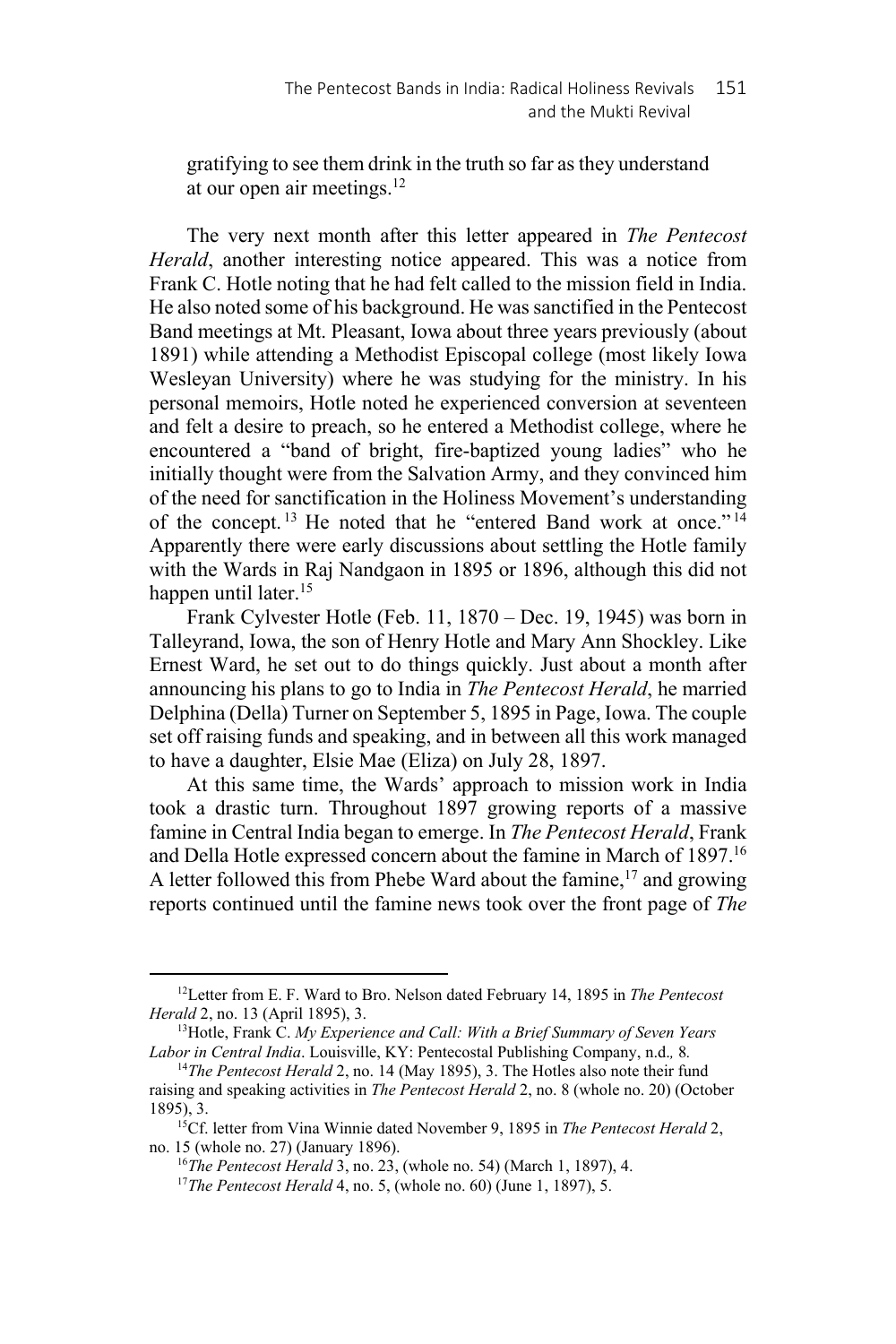*Pentecost Herald*. 18 Faced with a situation with reports of as many as twelve million people dying over an eight-month period, the Wards shifted from an evangelistic program of preaching in the bazaar to taking in abandoned and dying children. They also helped bury the dead. This situation soon stretched the Wards' meager resources. Phebe Ward wrote a letter dated September 29, 1897 to *The Pentecost Herald* published in November 1897 in which she was clearly exhausted:

I love the way of the cross this morning, by which I am crucified to the world and the world unto me. I presume you have heard of Bro. Ward's and Louisa's serious illness with cholera. God loosened our hands by the singular providence and let me get a breathing spell, from where I was living at high pressure speed. The change was much needed; I might say imperative. Bro. Ward is improving now but it has been a veritable fight with death. A less strong man would probably have succumbed, Louisa too though not so ill, has had a long pull. Blood poisoning set in which has kept her from getting on her feet… Some of our loveliest ones (orphans) have gone to heaven. I have sat and watched them leave us, when it seemed as if this famine was a giant fiend, stealing away our jewels. I can never describe the awfulness of this famine! I have grown old in eight months and can wear Bessie Sherman's clothes easily, I am so thin. We shall be glad to hear the out coming party have left America.19

Phebe Ward's letter appeared alongside the first report written by Alfred S. Dyer, editor of *The Bombay Guardian* in *The Pentecost Herald* of Pandita Ramabai's work helping girls impacted by the same famine.

In the light of the famine reporting, and perhaps because of an increase in mission giving driven by those reports, things sped up for the Hotles. An organized Pentecost Band group left Indianapolis on September 29, 1897. The group included William McCready and Elizabeth Tucker, along with Frank C. and Della T. Hotle and their daughter Eliza.<sup>20</sup> They arrived in Bombay on November 28, 1897, and

<sup>18</sup>*The Pentecost Herald* 4, no. 13, (whole no. 68) (October 1, 1897) and *The*  Pentecost Herald 5, no. 1, (whole no. 82) (April 1, 1898).<br><sup>19</sup>The Pentecost Herald 4, no. 16, (whole no. 71) (November 15, 1897), 3.<br><sup>20</sup>The trip of the group was reported extensively in *The Pentecost Herald* 4, no. 14,

<sup>(</sup>October 15, 1897), 2, no. 15, (November 1, 1897), 3, no. 17, (December 1, 1897), no. 18, (December 15, 1897), and no. 20, (January 15, 1898), 6. It is interesting to note that Elizabeth Tucker ultimately became Ernest Ward's second wife. Their marriage was from January 17, 1914 until her untimely death from cancer in India on September 3, 1915. Phebe died while on furlough in Seattle on September 1, 1910.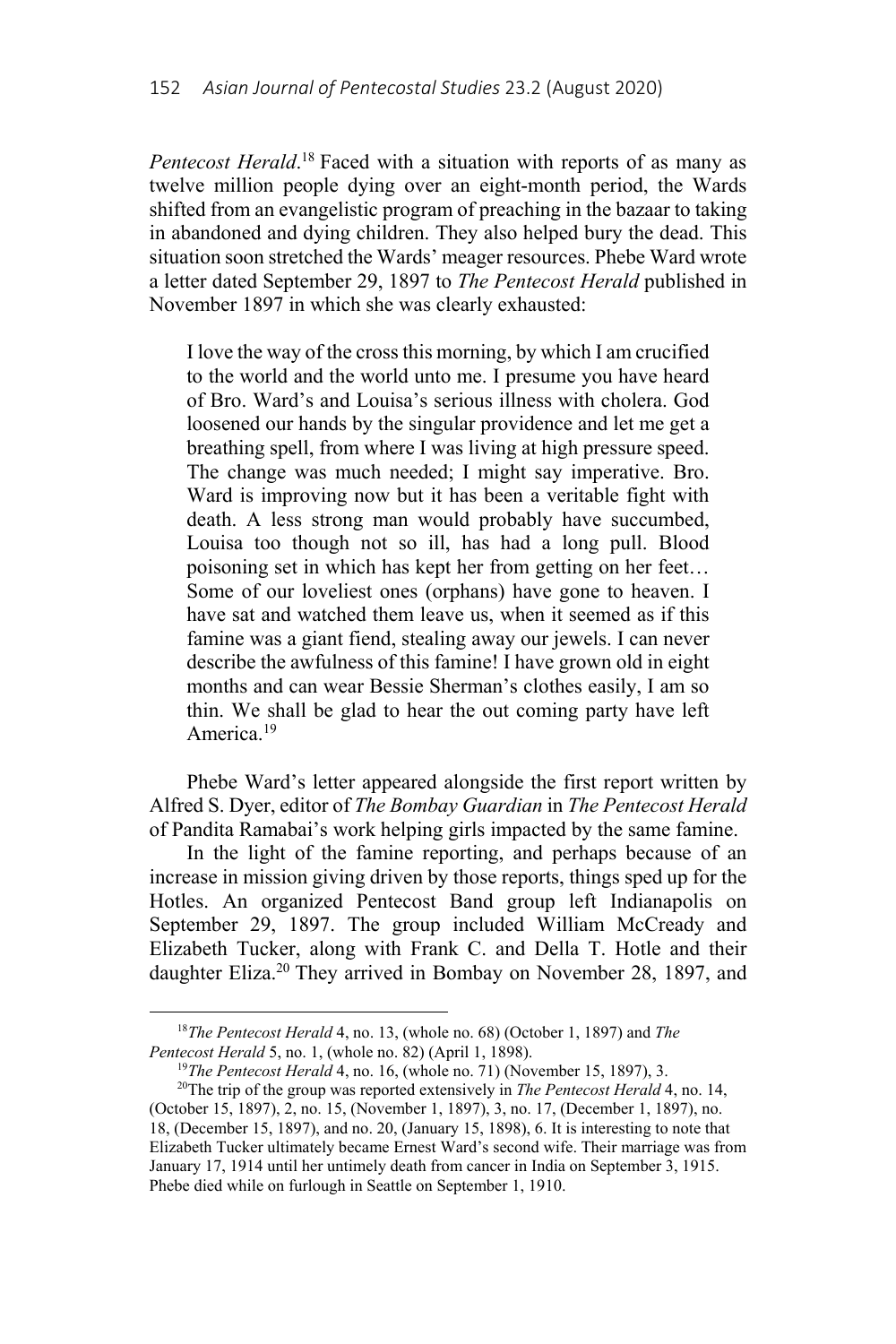on December 10, 1897 Hotle and his wife went to Raj Nandgaon to visit the Wards. The Pentecost Band journal noted they had not seen the Wards in five years, indicating some contact with the Wards on their 1892 furlough. Shortly before this visit they had established their group in Nagpur. While visiting the Wards, the Pentecost Band's account for December 10, 1897<sup>21</sup> also noted, "While there they found that famine children could still be procured by going into the villages and gathering them."22 Hotle began gathering children for an orphanage in Nagpur.

The Pentecost Band's account for May 25, 1898 noted,

Bro. Ward came today to get his daughter Louisa, who has been here for a two weeks change. We were all very glad to see him and we had a real breaking through time at prayers. Bro. Ward feels his heart is with us and that the Lord would be pleased to have him cast his lot among us. We told him to pray much about it, and if he still felt his place was in the bands, we would gladly welcome him $^{23}$ 

In the account for May 27<sup>th</sup>, 1898, the Pentecost Band's account noted, "Bro. Ward returned home today; but before going he gave us his name to be sent to the *Pentecost Herald* to be enrolled among the workers."24 On June 21, 1898 (less than a month after Ward joined the Pentecost Band in India), the Pentecostal Band decided to combine the orphanages at Nagpur and Raj Nandgaon. The account recorded,

After prayerful and careful consideration, we decided that it would be profitable and pleasing to God for the two orphanages at Nagpur and Raj Nandgaon to be united as our forces thus concentrated would enable us to more properly adjust matters so as to lessen or more fully equalize the burdens of each worker.

<sup>&</sup>lt;sup>21</sup>All references and quotations from the Pentecost Bands of India come from the *Records of Pentecost Bands in India*, microfilm at Asbury Theological Seminary, ARC1010 1989-006 reel 1. This microfilm contains the records of three bands: Band #1 at Raj Nandgaon (1897-1905), Band #2 at Gondia (1899-1905), and Band #3 at Dondi Lohara (1899-1949). The originals are kept at the Marsden Memorial Historical Center in Indianapolis, IN. The quotes used in this paper are from the records of Band #1 unless otherwise specified.<br><sup>22</sup>Pentecost Band Journal from Raj Nandgaon for December 10, 1897 (see footnote 21).<br><sup>23</sup>Pentecost Band Journal from Raj Nandgaon for May 25, 1898 (see footnote 21).

<sup>&</sup>lt;sup>24</sup>Pentecost Band Journal from Raj Nandgaon for May 27, 1898 (see footnote 21). This move by Ward is significant. The Pentecost Bands broke away from the Free Methodist Church in 1895 in part due to their radical understanding of holiness and unwillingness to accept denominational oversight. By joining the Pentecost Band in India, Ward broke away from the Free Methodists and aligned himself with a more radical holiness doctrine.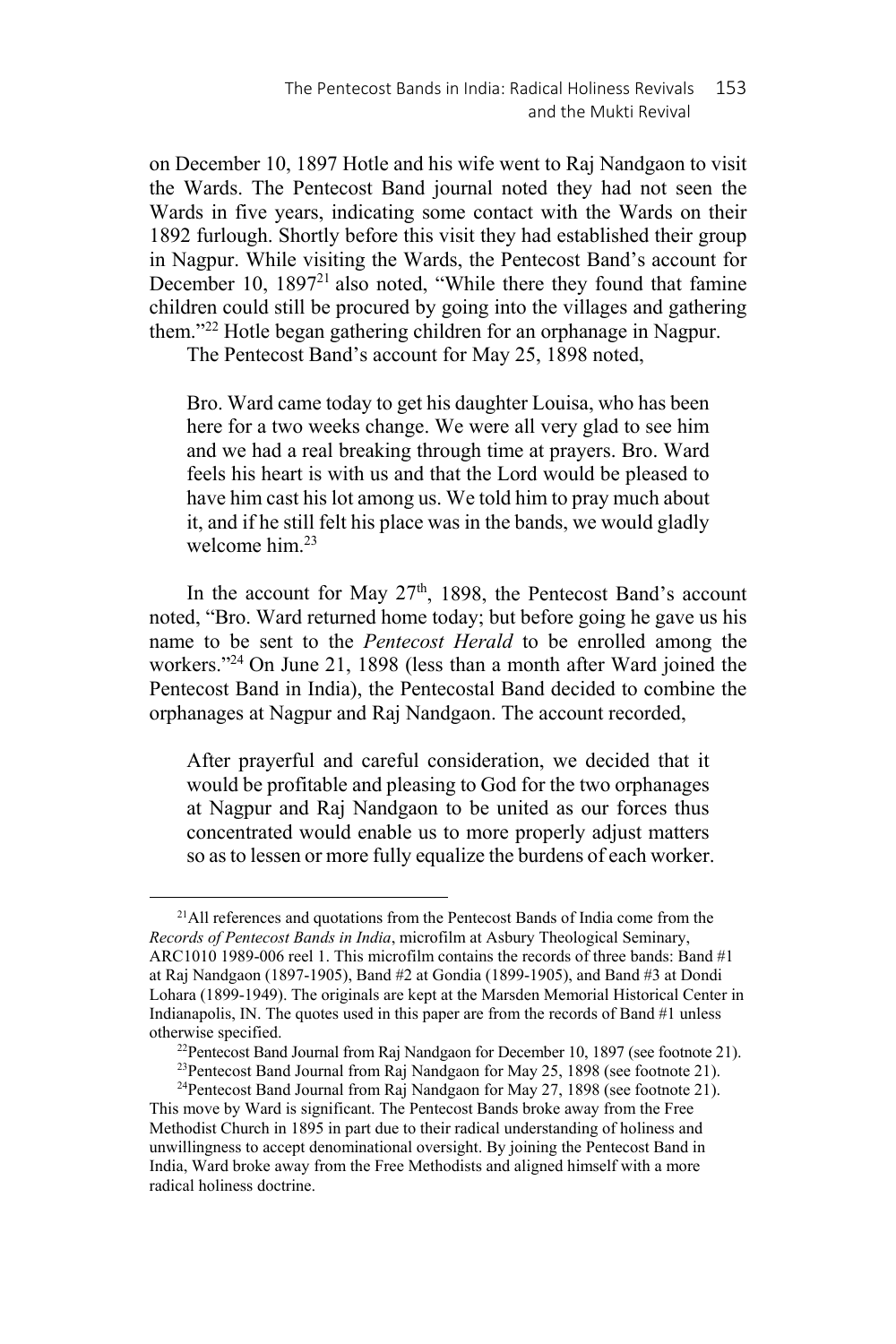The decision seems to be met with the favor of God as the railroad company gave us free pass for over fifty children and we took them from Nagpur to Raj Nandgaon today. Our family of children number up to one hundred and eight now.25

The Wards may have remembered this event differently. Ethel Ward wrote,

Then they learned that a party of four missionaries from the Pentecost Band work had begun a Mission in Nagpur which was nearer than others. "Let us invite them," said Mr. Ward, and his wife consented. So the letter of invitation was written. "Yes, we can come," was the reply, "and it is surely an answer to our prayer because we have had to pay such a high rent here that we have been contemplating moving elsewhere."26

## **Ernest Ward and Frank Hotle: Competing Leaders**

While the account in *The Pentecost Herald* and in the Pentecost Band in India journal seems to relate a positive working relationship between Ernest Ward and Frank Hotle, there is clear evidence of some level of simmering conflict. Ward may have eagerly cast his lot with the Pentecost Band because of his own deeply rooted belief in radical holiness doctrine, but this decision would have consequences. After the extreme hardships and exhaustion from the work to aid those suffering from the famine of 1897, the Wards likely welcomed these holiness reinforcements. The extra hands were needed in the new form of social mission at Raj Nandgaon that was taking shape. However, Ward, a veteran missionary of sixteen years in India with immense knowledge of the culture, context and language, had put himself and his family (as well as his mission station) under the leadership of Frank Hotle who had little to no experience in India.

By September 1898, just a year after leaving the United States, with 108 orphans in their charge, and 80 of those in their school, the Pentecost Band decided to send Ernest and Phebe Ward back to the U.S. for a furlough. The Pentecost Band journal does not say much about this decision, but it would be the cause of a permanent strain between Ward and Hotle. Ethel Ward in her 1951 book on her parents and the mission in India gave the only real clue as to what happened:

 Adjustment! That was the great problem now. That has ever been the perpetual problem on every mission field. Hundreds of

<sup>&</sup>lt;sup>25</sup>Pentecost Band Journal from Raj Nandgaon for June 21, 1898 (see footnote 21). 26E.E. Ward, 93.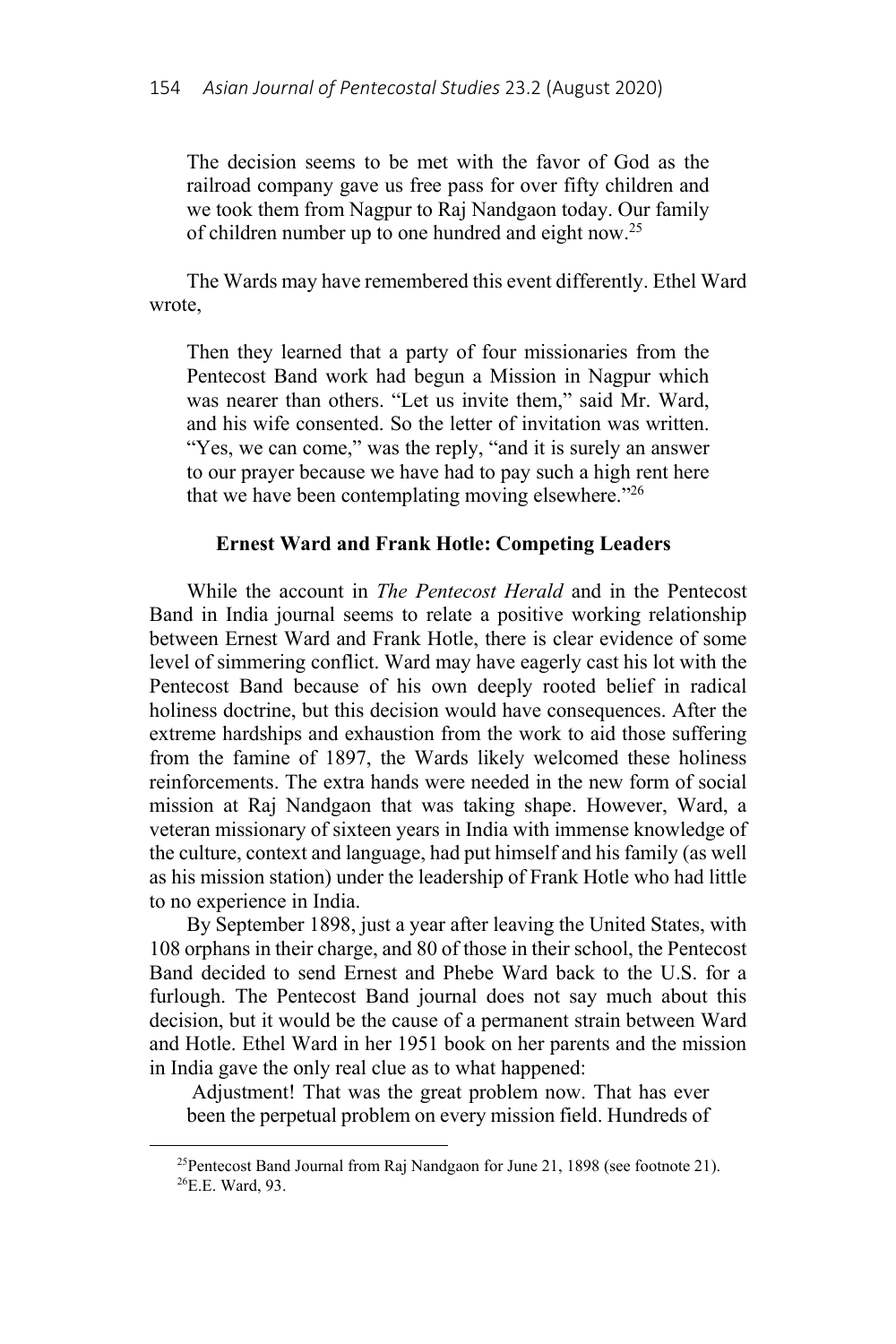years before, the prophet Amos knew this and wrote, "Can two walk together except they be agreed?" And here were six to "walk together." Mrs. Elizabeth Tucker and Mr. Wm McCready were two of the band from Nagpur but Mr. and Mrs. H *were* the "leaders" and they "determined" (Acts 15:37) that it would be best for the Wards to take a furlough to America now and leave Louise in India to save expense and insure the Wards returning to Raj Nandgaon again. The rest "agreed," so it came the decision was that they should go on furlough. $27$ 

 On furlough in 1892 the Wards' left their two oldest daughters, Ethel and Bessie, in the care of the "Reaper's Home" in Virginia. Now, the Pentecost Band forced the Wards to leave their youngest daughter, only five years old, in India to "ensure" that they would return. Frank Hotle was the leader under whom this was done. In her account, Ethel even refused to name him.

Interestingly, Rev. Frank C. Hotle wrote an account of his experience in which he completely erased all mention of either the Wards or the Pentecost Band in India—and most of his fellow workers as well.28 Why he did this is unclear at this time. However, the final chapter of his book focused on his current work at the Missionary Holiness Alliance Bible School and Training Home in Terre Haute, Indiana. Perhaps Hotle was using the book for fundraising and he wished to elevate his role in the India mission, or perhaps it reflects a negative experience which led him to break from the Pentecost Bands as well.

While the Wards were back in the United States, they took up the task of speaking and travelling. Meanwhile, Hotle and the Pentecost Band instituted the first Harvest Home Camp Meeting in India, from November 1-8, 1898. In the U.S., the Harvest Home Camp Meeting was a tradition of the Pentecost Bands. The Camp Meeting was a time for holiness people to enjoy fellowship, and also to reinforce the teaching of the holiness doctrines. There were at least four annual Harvest Home Camp Meetings held in India by the Pentecost Band in Raj Nandgaon.

Ernest Ward was also closely connected to the work of *The Pentecost Herald* during the Wards' furlough. He published numerous reports on the work in India, and he and the paper listed the Wards as the leader and assistant of Band no. 21. This Band was located at the "Herald

<sup>27</sup>Ward, 94-95.

<sup>28</sup>Rev. Frank C. Hotle, *My Experience and Call: With a Brief Summary of Seven Years Labor in Central India*, (Louisville, KY: Pentecostal Publishing Company, n.d.).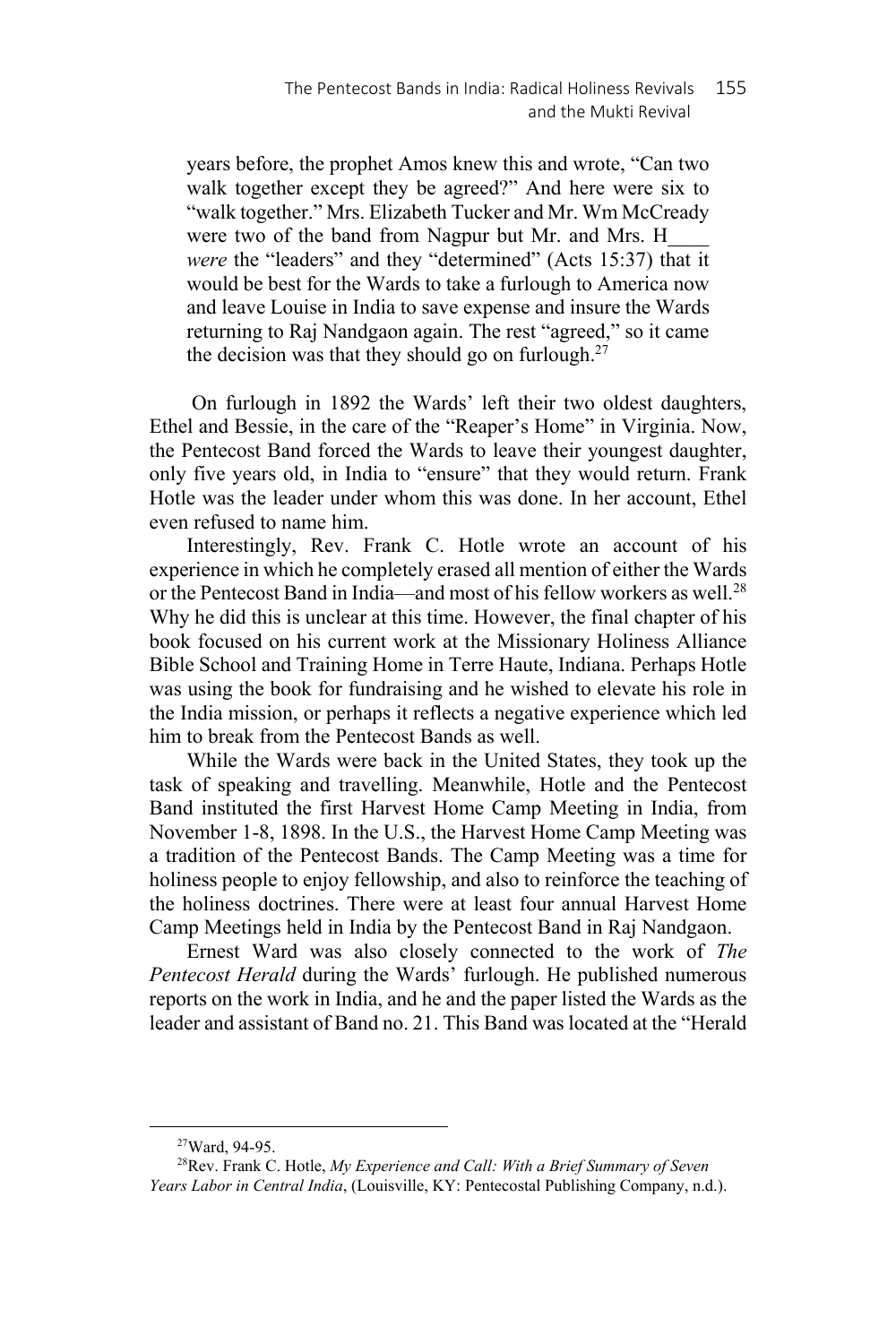Office, Indianapolis, Ind.,"29 from the November 15, 1898, issue until the October 15, 1899 issue. It is also interesting to note that in an article by Fannie Birdsall about one of the Wards' speaking engagements. She concluded with a brief plug to "Send 5 cents for the illustrated sketch of the life of Pandita Ramabi (*sic*)."30 Clearly the Wards and the Pentecost Bands were aware of Pandita Ramabai well before the Mukti Revival. However, this awareness also included direct contact as well.<sup>31</sup>

Before the Wards went on furlough, Hotle and Ward had been investigating the possibility of a new branch of the Pentecost Band mission in Gondia. They planned for this mission to focus on work among child widows. Within Indian custom at the time, young girls were often married as children to much older men, and then were often left unprotected and abandoned when these husbands died. Various early missions often assisted these girls, and Pandita Ramabai especially focused on this type of ministry at the Mukti Mission. *The Pentecost Herald* discussed the child widow plight several times in its pages.

 While Ward was in the U.S., Hotle sent a letter dated April 5, 1899, from Poona (Pune), India to *The Pentecost Herald*, where he wrote,

We go to Kedgaon tonight, a village thirty miles east of here where we wish to visit the high caste "Widows' Home" conducted by the notable woman, Pandita Ramabia (*sic*). We are praying and hope to obtain some special and valuable information as to principles and management of this wonderful work. God is with us and we feel he has led us here. He has been laying these people heavily on our hearts and we are praying the Lord of the Harvest to send forth laborers into his vineyard to go forth and preach deliverance to the many thousands who are bowed beneath the galling yokes of moral and social slavery.32

An additional note in the Pentecost Band journal indicated that Sister Tucker "will go to Dardar, Bombay, and Pandita Ramabai's"<sup>33</sup> on her way home for furlough on April 20, 1903, before sailing. Clearly, the

l

<sup>&</sup>lt;sup>29</sup>*The Pentecost Herald* listed all of the bands in each issue of their periodical. While the Wards were on furlough, this was the assignment that was listed in the paper from the November 15, 1898 issue until the October 15, 1899 issue when they returned to India.<br><sup>30</sup>*The Pentecost Herald* 5, no. 16, (whole no. 95) (November 15, 1898), 8.<br><sup>31</sup>Phebe Ward's initial contact with Pandita Ramabai came

she took a trip to Pune. She went there to leave an Anglo-Indian adopted daughter at a Children's Home since there were insufficient funds to take her on furlough with the family to the U.S. Cf. Ward, 69-71.<br><sup>32</sup>*The Pentecost Herald* 6, no. 6, (whole no. 109) (June 15, 1899), 6.<br><sup>33</sup>Pentecost Band Journal from Raj Nandgaon for April 20, 1903 (see footnote 21).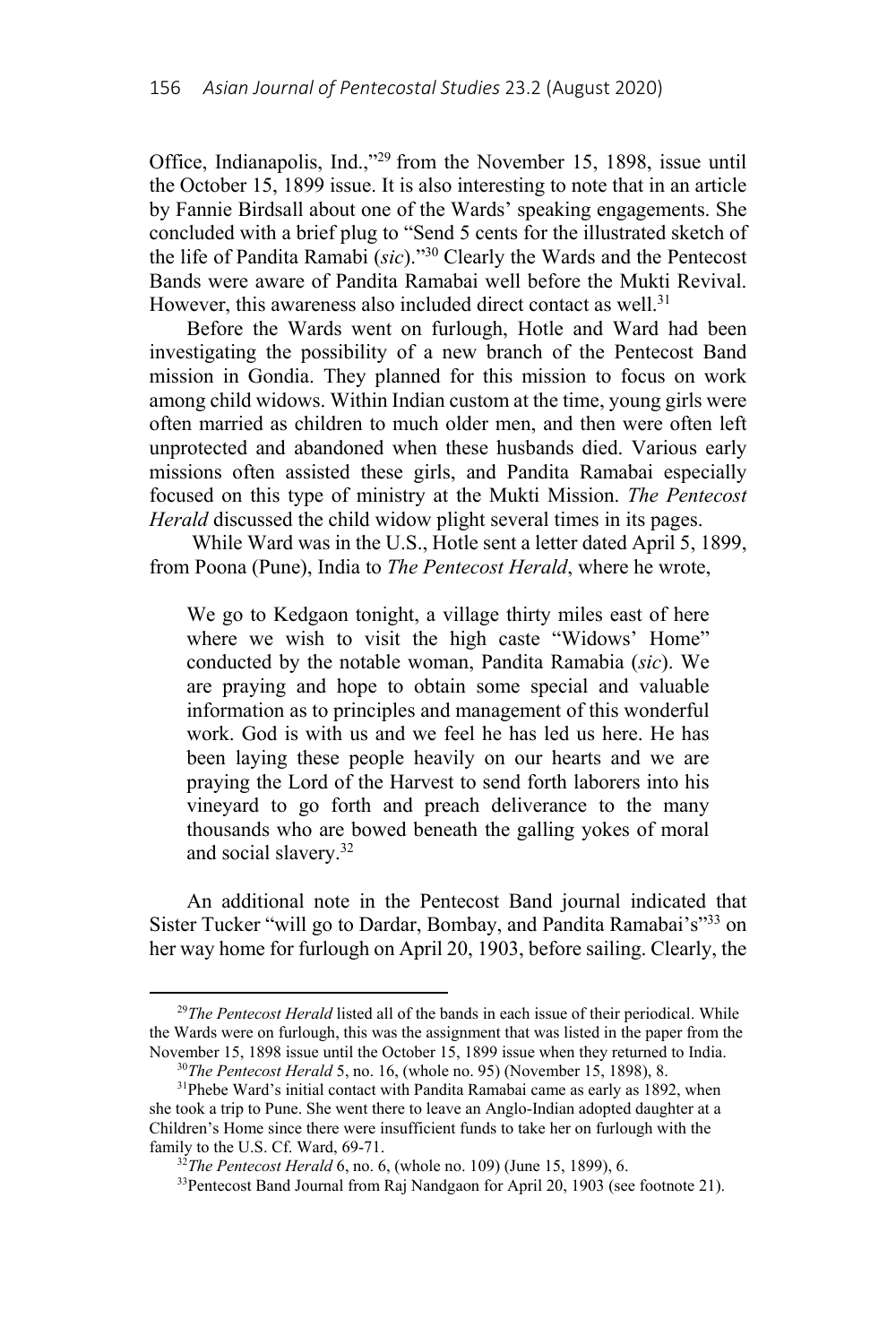members of the Pentecost Bands were impressed by Ramabai and willing to learn from her work. What is less clear is how these radical holiness missionaries might have influenced Ramabai.34

Despite the obvious tensions between the Wards and the Hotles over the furlough incident, it would be unjust to imply that they did not support each other and work well together for the good of the larger group. On August 7, 1900, the Hotles' young son, Earl Clifford, died at only eleven months and four days of age. The journal for the Pentecost Bands recorded that Ernest Ward conducted the funeral service the following day, noting, "This is our first death among the missionaries."35 The two also worked together to establish the second Pentecost Band in Gondia and on the Harvest Home Camp Meetings.

Having said that, Ernest and Phebe Ward set out in December of 1900 to establish a new mission station in Khairagarh, and so they would have less day-to-day contact with the Hotles. *The Pentecost Herald* listed the Wards as the leaders of Band no. 4 in Khairagarh from the January 15, 1901 issue until the September 1, 1901 issue. Then, it suddenly listed the Wards as just workers under A.E. and Bessie Ashton (the former Bessie Sherman) in Gondia. Ethel Ward remained as an assistant leader in Khairagarh.36 From the September 15, 1901 issue of *The Pentecost Herald* until the January 15, 1902 issue the Wards remained in this status. From the February 1, 1902 issue of *The Pentecost Herald* on, the Wards were not listed as members of the Pentecost Bands in India at all, except

<sup>&</sup>lt;sup>34</sup>These relationships become even more interesting when we consider that Ramabai had an experience in April 1895 at a Holiness Camp Meeting in Lanauli (or Lanowli). Further, she chose to enroll her daughter and three other Indian girls into Chesbrough Seminary in New York in 1898. Chesbrough was a Free Methodist school, coming from the same roots as the Pentecost Bands and the missionary work of Ernest and Phebe Ward. For more on these relationships see Howard A. Snyder, "Holiness Heritage: The Case of Pandita Ramabai," *Weslevan Theological Journal* 40, no. 2, (Fall 2005): 30-51.

<sup>&</sup>lt;sup>35</sup>Pentecost Band Journal from Raj Nandgaon for August 8, 1900 (see footnote 21). <sup>36</sup>In Phebe's diary, the decision to remain at Gondia occurred at a workers' meeting on July 25, 1901. Phebe also reminisced in a letter to Ernest dated April 22, 1902 writing:

Do you remember the time you, Bro. and Sr. Ashton, Sr. Vail and others were all called together for a worker's meeting, when they dealt with you about the tithing of the Khariagarh house, and that you had not obeyed orders? Sr. Ashton says they had sent for some books without an order from Raj Nand and that Bro. and Sr. Hotle began to fear you and they were acting too much on your own hook and that things were being taken out of their hands and hence the worker's meeting.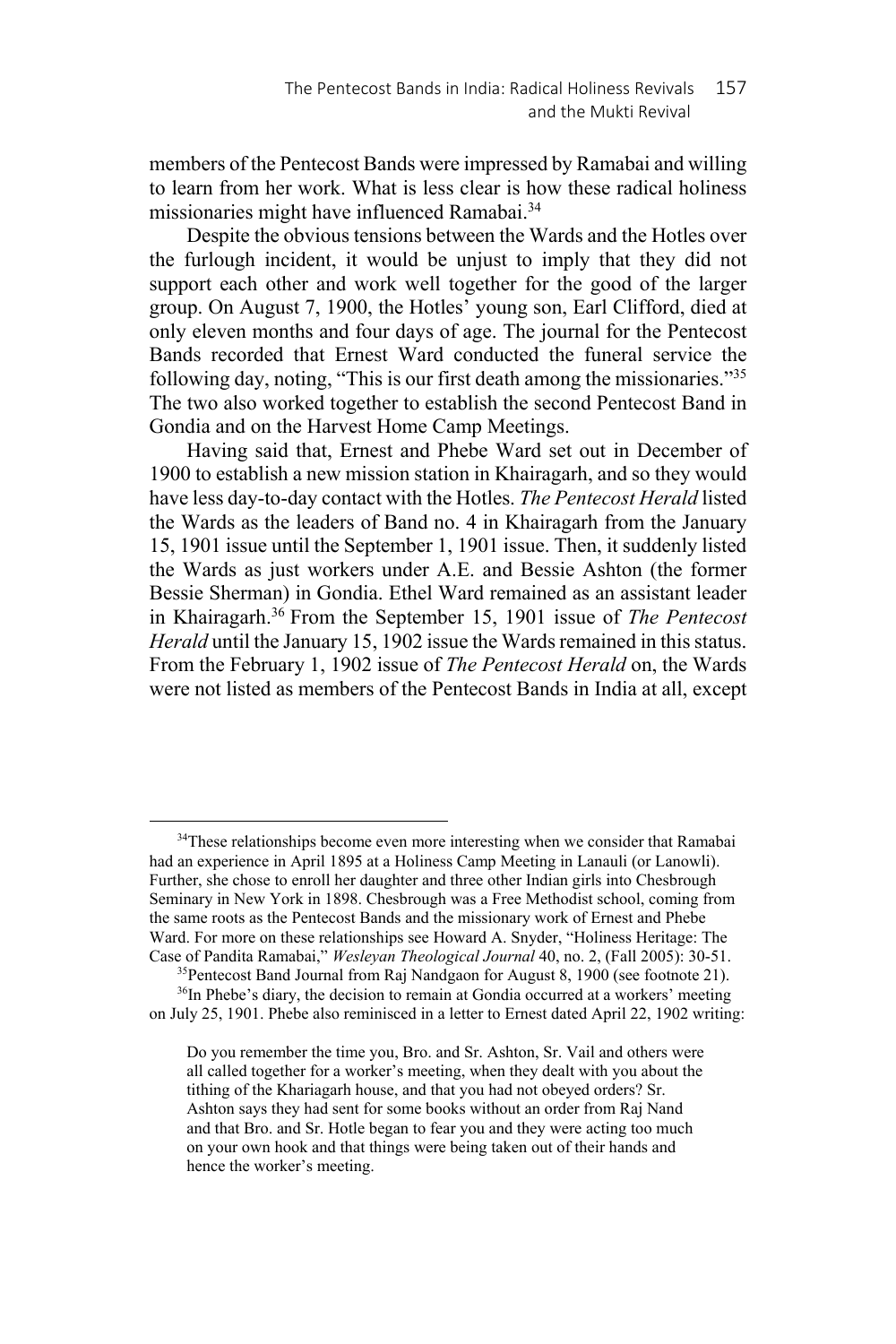for Ethel, who appears to remain at Khairagarh with the Bands until the end of 1904.37

To pinpoint the reason for the Wards' separation from the Pentecost Bands, it is necessary to explore some of their more personal items, including a diary of Phebe Ward.<sup>38</sup> Her diary included letters between her and Ernest shortly after the break. Phebe made an extensive note in her diary for October 7, 1901:

Harvest Home camp meeting began Sept. 25, Wed. About Sat. morn. Ernest objected to some teaching of the Bands in the holiness meeting. His manner displeased the workers and upon holding to his position, he was forbidden to take part in the meetings. He fainted away while standing in the eve. meeting which was construed by the workers to be the judgment of God. I could not quite see it as he was able to attend the meetings the next day. If Bro. Hotle had not previously forbidden him to speak it would have looked more reasonable to me . . . I was much distressed about things as I truly loved the Bands and felt that God was with them. But when Bro. Ward withdrew from the Bands, I felt God wanted me to stand by him. I can see things in the Bands that I know is [sic] not of God, such as forcing workers to take convictions from leaders as from God, and there was a relief in my heart when we left Raj Nandgaon. I was much tossed about during the trial, sometimes thinking I could not get through to heaven without the severe dealing of the Bands with me.<sup>39</sup> But when I think of things that have

 $37$ The Wards made another brief appearance in the March 15, 1905 issue of the *Pentecost Herald* 11, no. 21, (whole number 235) (March 15, 1905), 3. They led the "ingathering" (when new Christians were baptized by the Bands) with Phebe, Ernest, and Ethel all leading meetings and preaching at the event. The accounts on page 3 refer to them as "former co-workers," and also note that Frank Hotle was "unable to come." 38The diary of Phebe Ward from 1900 to 1904 is part of the "Papers of Ernest F.

Ward," Archives and Special Collections, B. L. Fisher Library, Asbury Theological Seminary, Wilmore, KY, box 1, folder 5. This diary also contains several letters slipped into the back of the book, which the author will also reference in this paper.<br><sup>39</sup>In her letter to Ernest in April 22, 1902, reflecting on their experience, Phebe wrote

of even more extreme events emanating from the Hotles' leadership:

You know that Bro. Hotle wanted me out of the way so they could run things as they pleased and they thought they saw in me a formidable foe. You remember the day you and he locked me up as he thrust me in that little room, he said "Your power in Raj N- is broken," because I insisted on knowing the state of my own soul. He told Sr. Vail I had to be taken to America to get me out of the way. How sad! Instead of utilizing the God given power in me- they would not have it when it ran counter to their opinions. That was the secret of your being taken from Khairagarh. They could not handle you so well there.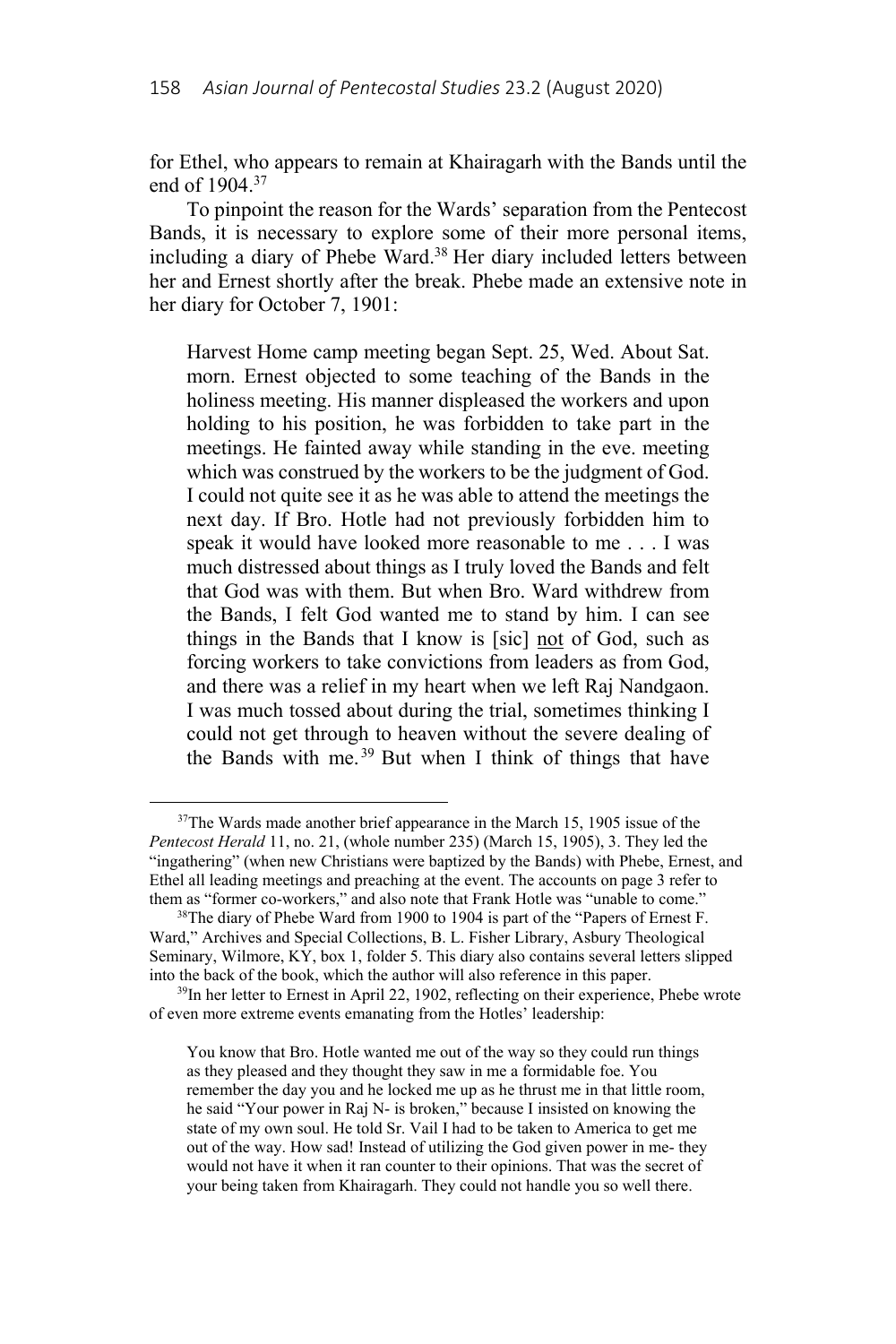happened in dealing with different workers and the severe and harsh treatment used, I cannot but contrast it with the spirit of Jesus and it makes me more sure that this sudden and extraordinary move is from God. For Ernest did not think of severing his connections with the Bands when he went to  $H.H.<sup>40</sup>$ 

The fact that their daughter Ethel remained with the Pentecost Bands was a cause of concern for her parents. In her April 22, 1902 letter to Ernest, Phebe was considering returning to the U.S. due to her poor health, and for the education of her younger two daughters. While she ultimately decided to stay in India, she wrote,

This is my plan, to send the money to Ethel to come to Bombay to get her picture taken with the girls before we go. She will want to come to see us off. If they will not let her come that may be a link in the chain to open her eyes as to the bondage she is in . . . If they hold her there so we cannot see her it will be another incentive to pray her out. My heart sinks as I think of going without seeing her, but I can do it  $\dots$ <sup>41</sup>

Having broken with the Pentecost Bands in October 1901, the Wards were forced to abandon all they had worked for and look for a new field. A brother Wiley was sent to oversee their work while they prepared to leave, even while they tried to continue their ministry. Phebe made a note in her diary about a religious service held November 10, 1901: "When Ernest testified he spoke of consecration, whereupon Bro. Wiley got up and stopped him and said he must not talk any more about that."42 Since their mission work at Raj Nandgaon was now under the Pentecost Bands' leadership, it was important to find a temporary location to regroup. In a copy of a letter to Phebe's brother, Frank, dated April 17, 1902, Ernest wrote, "After leaving the P. Bands last October, Phebe and I have rec'd invitations to cast in our lot with 3 other missions. We chose to come here and help in the work at Dhond. There are 400 orphan boys and I am at present assisting in their spiritual training."43 The Wards relocated to Albert Norton's boys' orphanage, a partner mission with Pandita Ramabai's Mukti Mission that was close by. Phebe noted in her diary that Ernest wrote to Albert Norton (the missionary who encouraged them to come to India in the beginning), and on December 13, 1901 they arrived at the boys' orphanage. Phebe reported that the

 $^{40}$ Diary of Phebe Ward, entry from October 7, 1901 (see footnote 38).  $^{41}$ Ibid.

<sup>42</sup>Ibid.

<sup>43</sup>Ibid.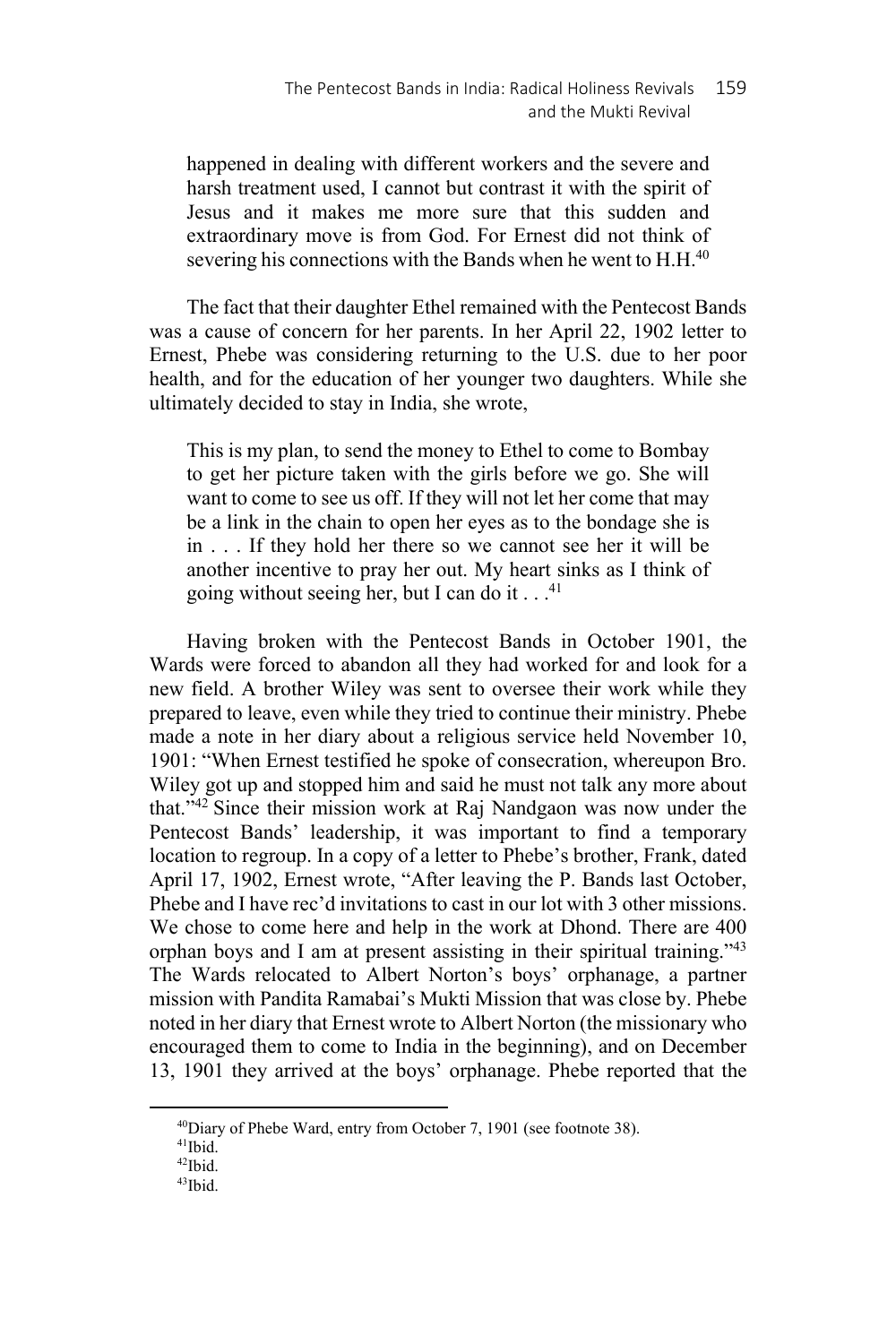Nortons were shocked by the physical change in her, and that, "We sleep in the dining room curtained off from one end."44

Of this time, Ethel Ward noted that the "leaders" moved the Wards from Lohara to Gondia, to Khairagarh, and in the meantime they visited and helped other missionary friends as well. During this time, Ethel Ward recorded:

 Just then, the Wards had a letter from their old friends, Mr. and Mrs. Norton who had first interested them in India. "Come and see us," they wrote from Dhond. "We have a boys' school near Pandita Ramabai's School at Kedgaon, near Poona (Pune)."

The Wards had an invitation to another place but decided to visit in Dhond enroute, and help them temporarily. The Nortons had a large orphanage of 440 boys, and being near to Pandita Ramabai's famous "Mukti Mission," where she had about 1000 girls and women, this boys' school supplied many husbands to Ramabai's girls. Mrs. Ward looked after the little boys and the sick boys, also taught a class of sixty-five boys in Sunday School.<sup>45</sup>

Ethel's view seems to gloss over the true accounting of these events, but the diary and letters clearly indicate that Ethel was still with the Pentecost Bands and under their control.

From December 1901 through April 1902, the Wards stayed and worked closely with the Nortons. During this time, the Wards clearly had contact with Ramabai's work. Phebe's diary recorded news from Kedgaon. She also noted that on February 7, 1902, Ernest took Methodist missionary C. B. Ward to visit Ramabai and her mission. On February 27, 1902, Free Methodist missionary Effie Southworth stopped by on a visit to Ramabai. Phebe Ward also made an extensive record in her diary on March 28, 1902 of a visit to the Mukti Mission. It noted that she took C. W. Sherman (Bessie Ashton's father and founder of the Vanguard Mission in St. Louis—also with ties to Free Methodism) to visit Ramabai's work. In her account Phebe was also clearly impressed by Ramabai's organization and methodology.46

Apparently in 1902, the work of both the Nortons and Pandita Ramabai were not sufficiently tied to the radical holiness views of Ernest

<sup>44</sup>Ibid.

<sup>45</sup>E.E. Ward, 103.

<sup>46</sup>To see the full extended and notated quote from Phebe Ward's diary, see Robert Danielson, "From the Archives: Ernest F. Ward: The First Free Methodist Foreign Missionary," *The Asbury Journal* 70, no. 1 (Spring 2015), 172 - 180. Available at: https://place.asburyseminary.edu/asburyjournal/vol70/iss1/11(accessed January 15, 2020).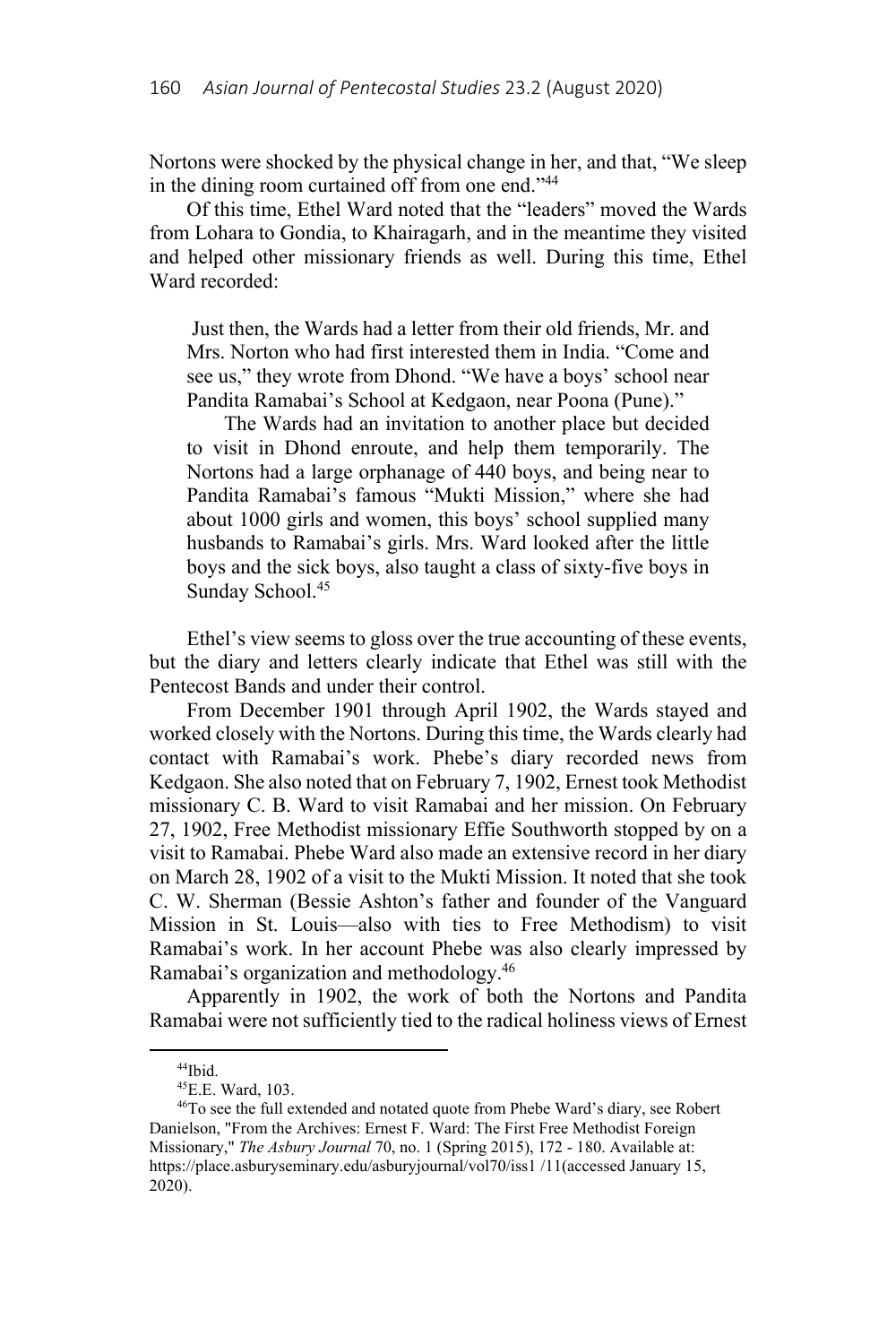Ward to present permanent options, despite apparent encouragement from C. W. Sherman to consider working with Ramabai. Ernest wrote to Phebe on April 7, 1902 about the future options in Dhond or Khedgaon:

I have very little hope of a permanent affiliation with this work (*he is writing from the Nortons' work in Dhond*). Both sides of the house are neither in harmony with our teaching nor our practice on thorough holiness lines if we are at all aggressive, and until they radically change will continue to head us off in our work among the orphans. I think it should be exactly the same at Khedgaon if they had invited us there and I don't see why Bro. Sherman has any hope in that direction. I don't see a bit for true holiness with the advisors P.R. (*assumed to stand for Pandita Ramabai*) has about her now (or) P. herself, unless she shows a desire to shake loose of everybody unspiritual who have a controlling voice at home or abroad.<sup>47</sup>

The Wards assisted with some of the Vanguard Mission's work in Sanjan, until they ultimately returned to the Free Methodist Church in June 1904. They also helped its work in Yeotmal. Ethel also apparently left the Bands at that time and went to work with the Free Methodists at Yeotmal.

# **Reports of Holiness Revivals among the Pentecost Bands**

The journal for the Pentecost Band in Raj Nandgaon is full of accounts of daily activities and trips taken by the missionaries, but it also contains accounts of spiritual revivals that occurred among the orphans. It is important to remember that the Pentecost Bands were primarily an evangelistic group rooted in radical holiness teaching. It is also significant to realize that spiritual accounts such as these were common in the period, especially in the Holiness Movement. However, a few of these accounts can convey some of the ways in which the Pentecost Band in India combined their evangelistic work with the orphanage work thrust upon them by the famine of 1897. One of the earliest accounts is in a letter from Frank Hotle to *The Pentecost Herald* published in 1898:

A real revival is prevailing all over our compound. Something over twenty of our children have prayed through and got saved, and some of them most gloriously. When they would strike the

 $47$ Diary of Phebe Ward, copy of letter from Ernest to Phebe in the back of the diary dated April 7, 1902 (see footnote 38).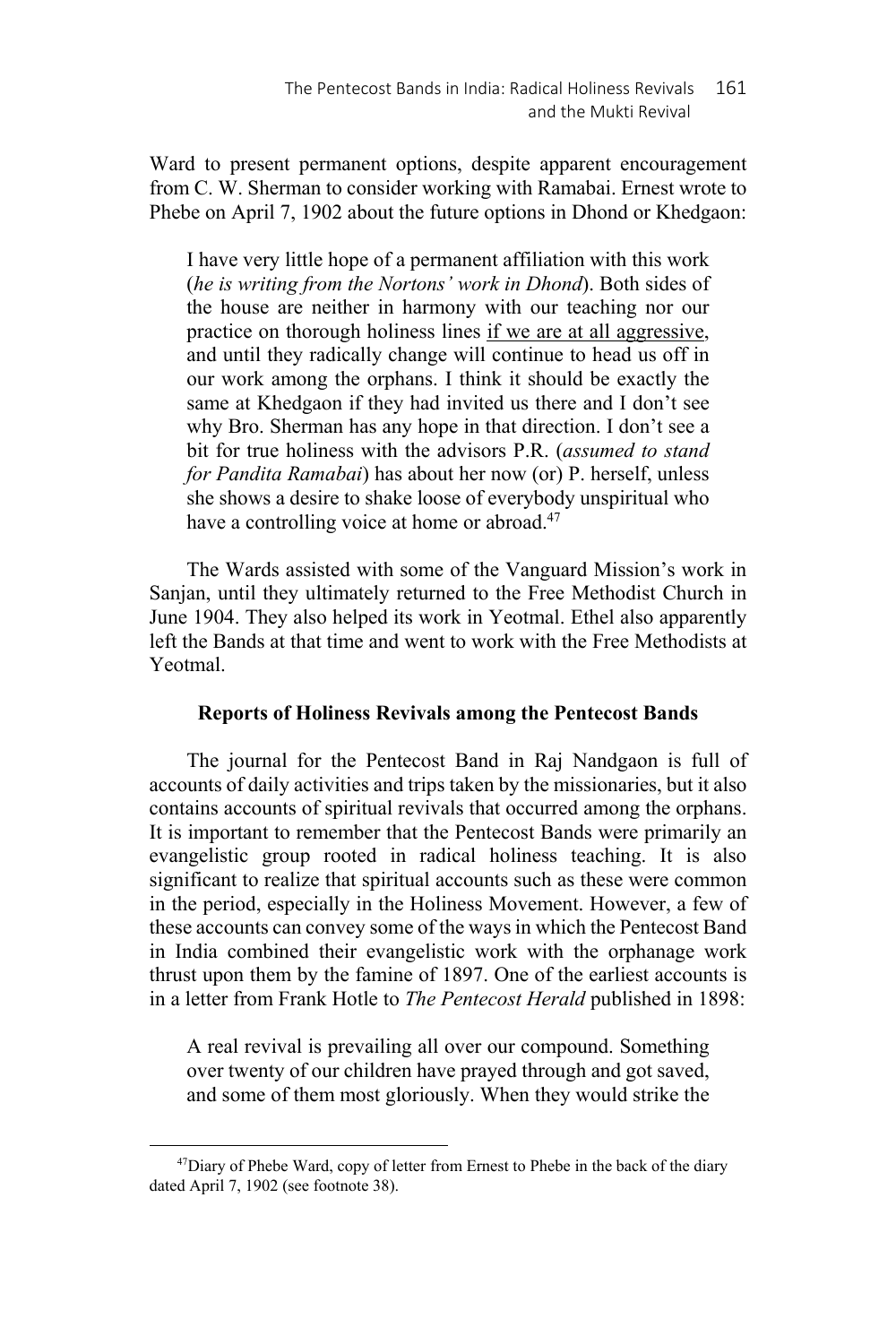joy they would clap their hands, praise God and prance about for joy, like some people in America who had the light all their lives. Bro. Ward said he never saw anything like it in India. The revival broke out among our children at Nagpur. Some of the children who have been with us but a few months are saved. Since we have been here the revival is spreading among all the children and a number of Bro. Ward's have been saved. Bro. and sister Ward are being much helped of God.<sup>48</sup>

In an account from the Pentecost Band journal from November 25, 1900, the secretary of the band wrote,

Sunday—A Sabbath day indeed. All nature is keeping it holy. In the early morning most of the workers went to a village to hold services. The Spirit came down in our midst as the workers began telling of a savior for the Heathen. Some of the workers jumped, danced, and shouted while the natives looked on in wonderment. Praise the Lord! At eleven o'clock a Hindi service was held in the chapel. In the bazaar meeting again the Spirit was poured out in blessing. The English service at seven p.m. was a time of heart searching as the truths of the Bible and how to be a soul winner was pressed home to the workers. O Hallelujah for the blood and fire track!<sup>49</sup>

Again, a similar account from May 12, 1901 stated,

Sunday—Hindi morning meeting led by Sis. Wiley and Alcorn and Sumerit and Rukhumin. It was followed by a rousing prayer meeting with the children in their school house where a number of them got saved. The evening meeting showed the results of it. We had a blessed time and all seemed so free, as the children were in readiness and gave their testimonies with such speed. Many testified to being saved from shame, which they manifested in the morning meeting by not taking up their crosses. The fire fell at the first of the services and many ran around, shouting, and praising God. Hallelujah! We can live free and cut loose in Hindi as well as English. Praise the Lord.<sup>50</sup>

We find another one of the numerous examples in the account for April 7, 1902:

<sup>&</sup>lt;sup>48</sup>*The Pentecost Herald* 5, no. 12, (whole no. 91) (September 15, 1898), 6.<br><sup>49</sup>Pentecost Band Journal from Raj Nandgaon for November 25, 1900 (see footnote 21). 50Ibid.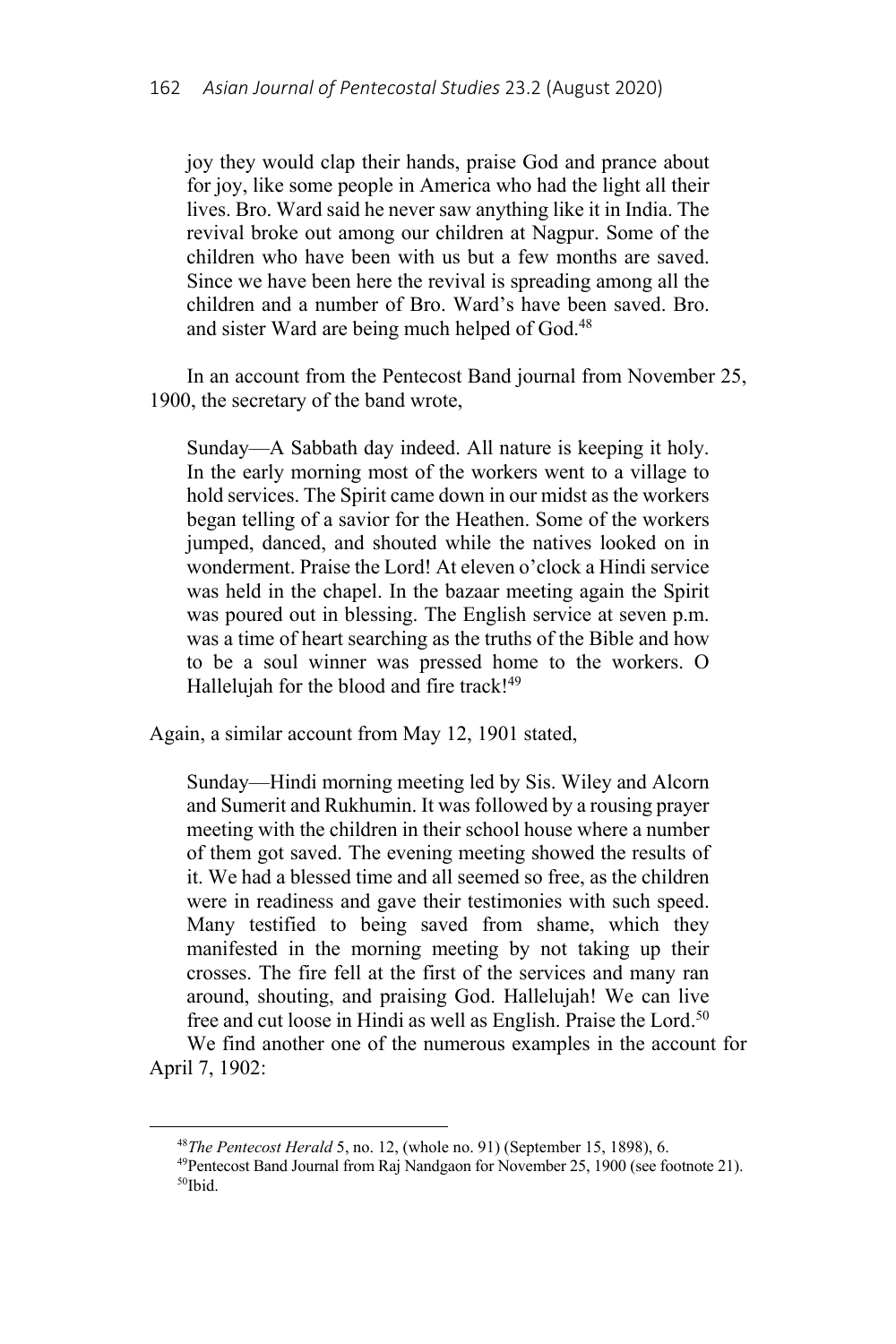Monday—Bro. and Sis. Whittle arrived in the morning at 7:30 and both went on the morning train to Igatpuri. Workers called on Bi-Kaulal's people today. The salvation seeking among the girls of late is working out the peaceable fruits of righteousness. The Lord has favored us with showers of rain, the atmosphere is deliciously cool, but the glory from the presence of our Father far exceeds every temporal blessing. The wonderful outpourings of the Spirit at prayers encourages us to expect great things. We are looking to God for such a revival to break out as will be felt throughout India. And prayers are ascending for the meeting now on at Igatpuri. Bro. Hotle writes of backsliders and professors being much stirred. Amen!<sup>51</sup>

And yet a final example from December 7, 1902:

Sunday—We had no village meeting this morning. Ugari, Sankuriya and Gwalin led the morning Hindi service. Gwalin read Matt. 5:13-17 and talked, then the other two and the testimonies followed promptly. SS as usual. Satmir, Hyder and Rupsingh led the evening Hindi service. Satmir read Jno. 13: 10-17 and talked and the other boys followed. During one of the opening hymns the Spirit came down and some were running, others jumping, dancing, or shouting. It was a blessed time. Nearly all the children testified and many of them had new testimonies. Bro. Harlowe said it was the best children's meeting he was ever in in India. Sr. Goode led the Eng. Meeting and after reading Isaiah 35 talked from a verse in Jeremiah, "Stand ye in the ways and see and ask for the old paths." We all testified and had a good free time.<sup>52</sup>

What is significant here is that all these accounts occurred prior to 1905, which was an important date for the outbreak of the Mukti Revival led by Pandita Ramabai in Kedgaon. Kedgaon is near Bombay (Mumbai), just 600 miles away on the main railroad from Raj Nandgaon. During a key period in the first half of 1902, the Wards and their form of radical holiness were located just thirteen miles away at the Dhond home, which took in the brothers of Ramabai's girls, and often provided the girls with

 $51$ Ibid. 52Ibid.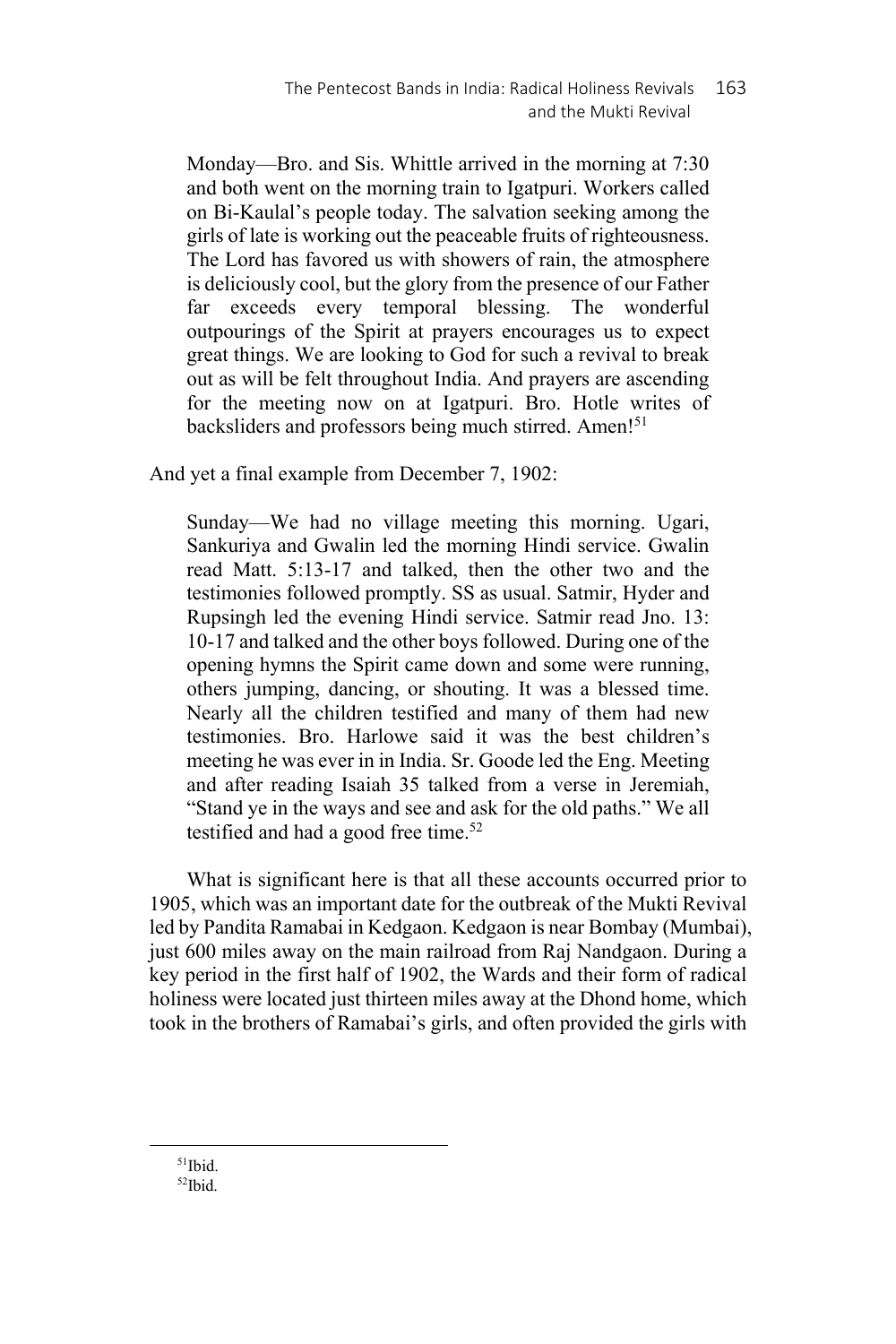husbands as well.<sup>53</sup> Thus we have a potential radical holiness influence on children in orphanages which were created in Central India as a result of the famine of 1897. These orphanages had known contacts with the Mukti Mission prior to the Mukti Revival of 1905. Evidence shows that Ramabai was interested in the holiness message, especially through contacts within the Free Methodist tradition.<sup>54</sup> While none of this proves a definite connection between the spiritual practices of the Pentecost Bands (and by extension the Wards) and the Mukti Revival, there is a greater likelihood of immediate impact coming from this direction than from 3,000 miles away in the Welsh Revival influence in the Khasi Hills.

### **Potential Parallels with the Mukti Revival**

Accounts of the Mukti Revival of 1905 are quite like those found in the Pentecost Bands of India journal. One example could be this account by Pandita Ramabai:

. . . the Spirit of God [falling] on those praying people with such power, that it was impossible to keep them silent. They burst out in tears; loud cries, were heard in all parts of the Church building, and we were awe-struck. . . . Little children, middle sized girls and young women wept bitterly and confessed their sins. Some saw visions and experienced the Power of God, and things that are too deep to describe. Two little girls had the spirit of prayer poured on them in such great torrents, that they continued to pray for hours. They were transformed with heavenly light shining on their faces.<sup>55</sup>

As mentioned earlier, such revivalist language was common for the time, and was not unique to the Pentecost Bands in India or even the Pentecost Bands in general. It was even familiar for the Indian context at the time.56 However, we should have serious pause, given the similarity

 $53$ It is also important to note here that Ernest Ward was involved in the spiritual training of the boys in Dhond and he had a strong leadership role. In one letter to Phebe dated April 1, 1902, Ernest wrote, "We had special meeting for boys today. Then went down to river and baptized 13 boys including 2 blind boys and that little boy who prays so much. Bro. N. asked me to perform the ceremony, which I did. 2 boys came up after we had settled who to baptize at the school and begged to be baptized. Bro. N. left it with

me to decide and I told him to postpone their case to another time."<br><sup>54</sup>Cf. Howard A. Snyder, "Holiness Heritage: The Case of Pandita Ramabai,"<br>Weslevan Theological Journal 40, no. 2 (Fall 2005), 30-51.

<sup>&</sup>lt;sup>55</sup>Pandita Ramabai Sarasvati, "More Surprises," *Mukti Prayer Bell* (October 1905), 7.<br><sup>56</sup>Cf. Gary B. McGee, "'Latter Rain' Falling in the East: Early-Twentieth-Century

Pentecostalism in India and the Debate over Speaking in Tongues," *Church History: Studies in Christianity and Culture* 68, no. 3 (1999), 648-668.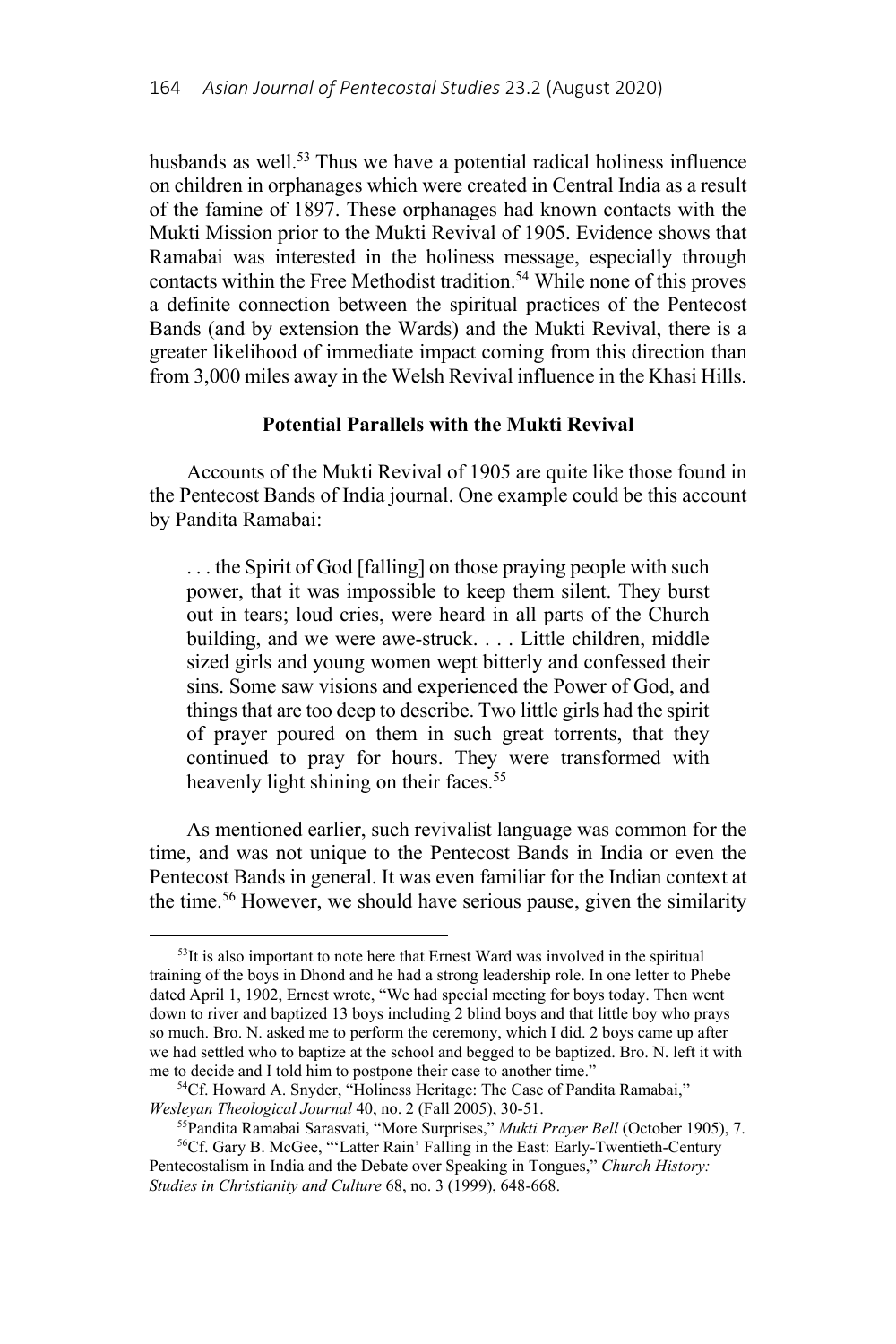of context, including geographic proximity and similar mission aims and goals. Further, we must also consider the historical evidence of physical interaction between the Pentecost Bands, the Wards, and the Mukti Mission, along with Ramabai's own interest in the Free Methodist Church and the Holiness Movement it represented, as it should give us serious pause for thought.

It is interesting that Edith Blumhofer, a well-known scholar on the Indian Revival, noted, "Three notable features seemed ubiquitous in this Indian revival: fire (felt and unseen), intense joy, and public confession of sin."57 All three elements were seen in the Pentecost Band's account almost five years before the Mukti Revival—and three years before the Welsh Revival! Perhaps the Pentecost Band's accounts signify that the Indian Revival was already a reality in Central India prior to the Mukti Revival, and even the impact of the Welsh Revival in the Khasi Hills.

It is reasonable to wonder, if the Pentecost Bands did have any type of influence on the Mukti Revival, why do their own records not report any reciprocal influence following the June 1905 Mukti Revival? There are several possible reasons for this. First, any direct contacts between the Pentecost Bands and Pandita Ramabai were likely more personal in nature, probably with either the Wards or Frank Hotle. Second, by the time of the Mukti Revival, Frank Hotle was no longer in India. Third, the nature of his leadership had also splintered the group as older members left, leaving mostly newer members with fewer personal contacts. 58 The May 27, 1905 issue of the *Herald of Light* (which replaced *The Pentecost Herald*) noted that Frank Hotle had returned to the U.S. with his family due to "poor health" and at that time was resting with friends in Kansas.<sup>59</sup> Hotle never returned to the Pentecost Band's work in India after this.

As I have shown, the Wards broke with the Pentecost Bands in late 1901 and returned to the Free Methodist Mission in Yeotmal by 1904. Helen S. Dyer's account of the Mukti Revival and its spread around India made the following interesting statement:

Longing for Revival, the Free Methodist Mission at Yeotmal, Berar, was in the right attitude for blessing. Schools were closed in order that missionaries, teachers, and pupils might wait on

<sup>57</sup>Edith L. Blumhofer, "Consuming Fire: Pandita Ramabai and the Early Pentecostal Impulse." Chapter seven in *Indian and Christian: The Life and Legacy of Pandita Ramabai*, edited by Roger E. Hedlund, Sebastian Kim, and Rajkumar Boaz Johnson (Published by MIIS/CMS/SPCK, 2011), 141. 58Phebe's diary notes in December 1901 that Bessie (Sherman) Ashton and her

husband "have left the Bands because the rule of the leader is too oppressive." 59*Herald of Light* 12, no. 9 (whole issue no. 244) (May 27, 1905), 8.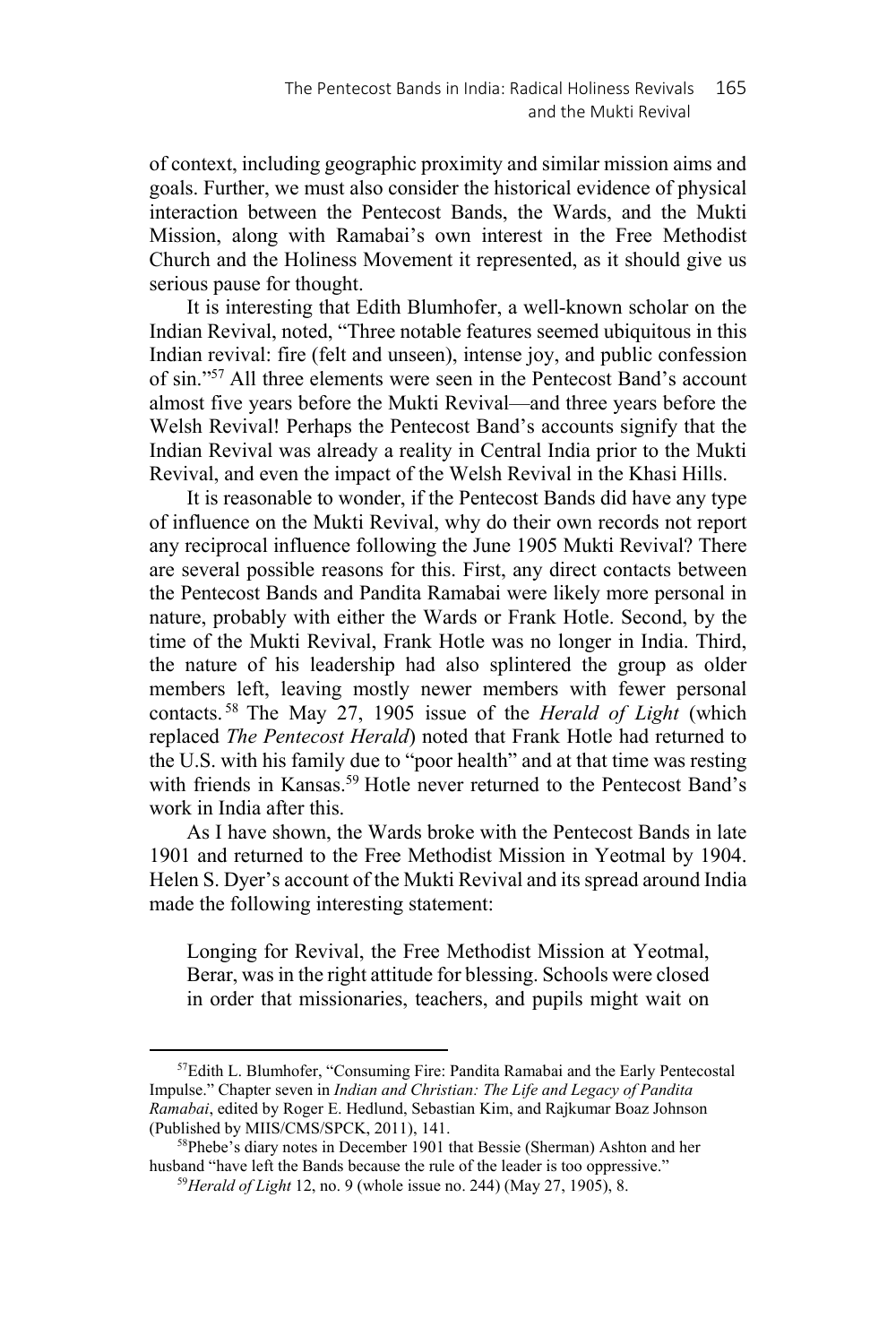the Lord. This was the last week in August 1905. On the Saturday night of this week of prayer the answer came. The meetings were over, but twenty were still "tarrying" when at 10:30 p.m. the Holy Spirit came like a shock of electricity; some shouted the praises of God, some danced, some ran, and some fell to the ground, under the power of God. All present were Christians with one exception, and she was converted. The others were all baptized with the Holy Spirit. Then the work spread to the unconverted in the orphanages. There was true conviction of sin, which resulted in confession followed by forgiveness and great joy.<sup>60</sup>

According to Dyer's account, only local missions in Pune, including Soonderbai Powar's Zenana Training Home and Albert Norton's Boy's Christian Home in Dhond, which was closely aligned with Ramabai's Mukti Mission, received the impact of the Mukti Revival before the Free Methodists in Yeotmal. It is possible, therefore, to argue that if the Pentecost Band's work had any influence on the Mukti Revival at all, it would have been through the personal contacts and influence of Ernest and Phebe Ward. Also, according to Dyer, the impact of the Mukti Revival travelled back to influence the Free Methodist mission as rapidly as it did because of those same contacts.

Given the available evidence, it would be presumptive to argue that the Pentecost Bands alone had a direct impact on the Mukti Revival, or even that it had a significant influence.<sup>61</sup> We should not diminish the importance of Pandita Ramabai and her influence in the story of the Mukti Revival. Yet, history frequently shows us that there are many factors that influence significant events. We would be imprudent to dismiss the possibility that the radical holiness missionaries of the Pentecost Bands, especially Ernest and Phebe Ward, might have played a small role in the succeeding events of the Indian Revival. $62$  Their potential contribution should not be ignored in an attempt to over simplify the influences on the Mukti Revival.

<sup>60</sup>Helen S. Dyer, *Revival in India: "Years of the Right Hand of the Most High"*

<sup>(</sup>London: Morgan and Scott, 1907), 61.<br><sup>61</sup>Cf. Yan Suarsana, "Inventing Pentecostalism: Pandita Ramabai and the Mukti<br>Revival from a Post-Colonial Perspective," *PentecoStudies* 13, no. 2 (2014), 173-196.

<sup>&</sup>lt;sup>62</sup> Stanley M. Burgess. "Pentecostalism in India: An Overview" in the *Asian Journal of Pentecostal Studies* 4, no. 1, (2001), 85-98. Burgess demonstrated that there were plenty of other contenders for Pentecostal influence in India, both before and after the Mukti Revival.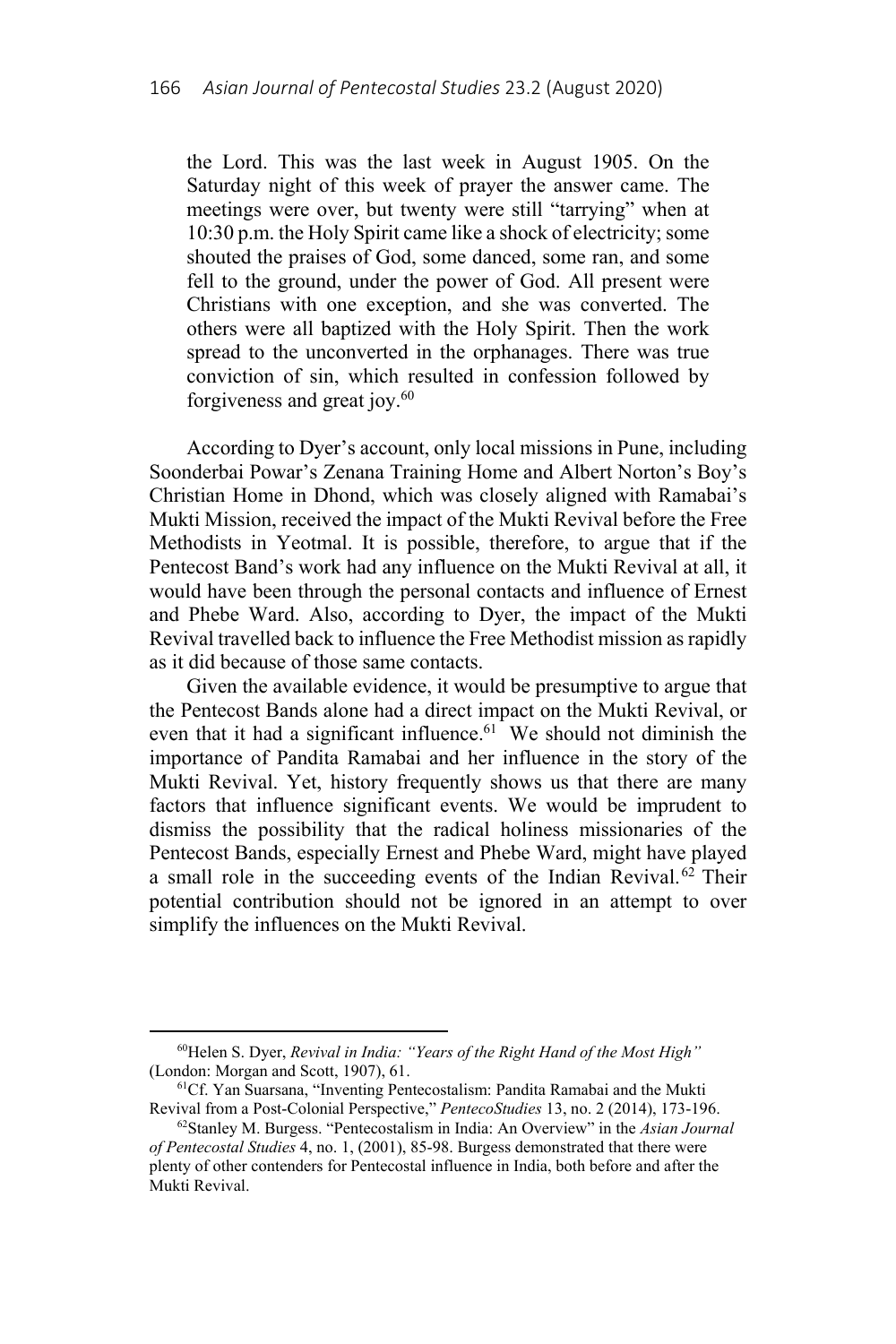# **Bibliography**

Anderson, Allan. "Pandita Ramabai, the Mukti Revival and Global Pentecostalism." *Transformation* 23, no. 1 (2006): 37-48.

Blumhofer, Edith L. 2010. Indian and Christian: "The Life and Legacy of Pandita Ramabai," in *Consuming Fire: Pandita Ramabai and the Early Pentecostal Impulse*, edited by Roger E. Hedlund, Sebastian Kim, and Rajkumar Boaz Johnson, 127-154. Delhi, India: MIIS/CMS/SPCK, 2011.

Burgess, Stanley M. "Pentecostalism in India: An Overview." *Asian Journal of Pentecostal Studies* 4, no. 1, (2001): 85-98.

Danielson, Robert. "From the Archives: Ernest F. Ward: The First Free Methodist Foreign Missionary." *The Asbury Journal* 70, no. 1 (Spring 2015): 172-180. Available at: https://place.asbury seminary. edu/asburyjournal/vol70/iss1/ 11 (accessed January 15, 2020).

Dyer, Helen S. *Revival in India: "Years of the Right Hand of the Most High."* London: Morgan and Scott, 1907. *Herald of Light* 12, no. 9 (whole issue no. 244) (May 27, 1905), 8.

Hotle, Frank C. *My Experience and Call: With a Brief Summary of Seven Years Labor inCentral India*. Louisville, KY: Pentecostal Publishing Company, n.d.

McGee, Gary B. "'Latter Rain' Falling in the East: Early-Twentieth-Century Pentecostalism in India and the Debate over Speaking in Tongues." *Church History: Studies in Christianity and Culture* 68, no. 3 (1999): 648-668.

Nelson, Thomas H. *Life and Labours of Rev. Vivian A. Dake, Organizer and Leader of Pentecost Bands*. Chicago, IL: T.B. Arnold, 1894.

Parsons, Ida Dake. *Kindling Watch-Fires: Being a Brief Sketch of the Life of Rev. Vivian A. Dake.* Chicago: IL: Free Methodist Publishing House, 1915.

Pentecost Bands in India*. Records of Pentecost Bands in India*, microfilm at Asbury Theological Seminary, ARC1010 1989-006 reel 1. This microfilm contains the records of three bands: Band #1 at Raj Nandgaon (1897-1905), Band #2 at Gondia (1899-1905), and Band #3 at Dondi Lohara (1899-1949). The originals are kept at the Marsden Memorial Historical Center in Indianapolis, IN.

*The Pentecost Herald* (Uniontown, PA) 1, no. 1, (April 1894): 4.

*The Pentecost Herald* 2, no. 13 (April 1895): 3.

*The Pentecost Herald* 2, no. 14 (May 1895): 3.

*The Pentecost Herald* 2, no. 8 (whole no. 20) (October 1895): 3.

*The Pentecost Herald* 2, no. 15 (whole no. 27) (January 1896).

*The Pentecost Herald* 3, no. 23, (whole no. 54) (March 1, 1897): 4.